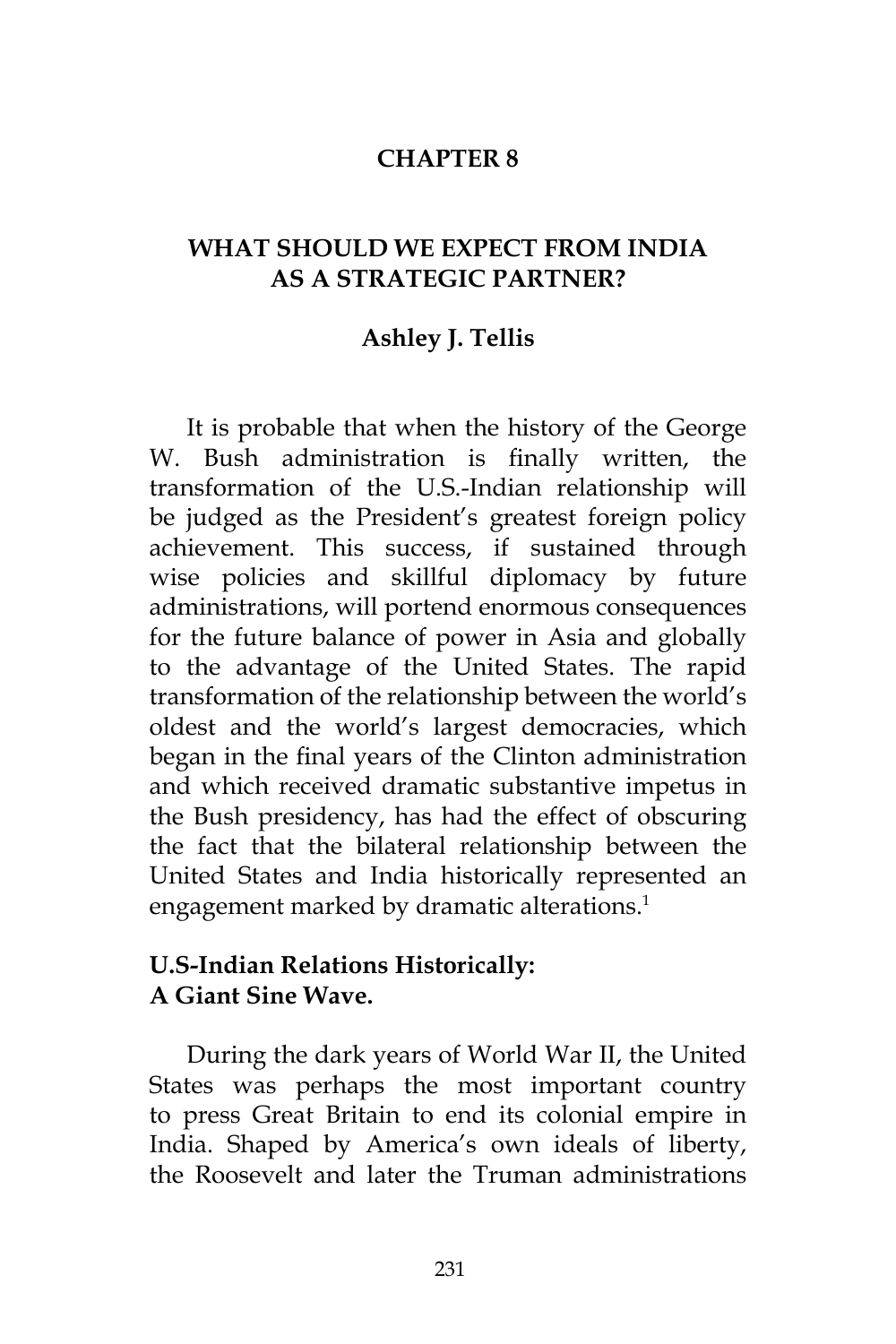became strong advocates of Indian independence. The post-Independence Indian leadership led by Jawaharlal Nehru was eager to reciprocate American overtures of friendship and, despite their formal invocation of nonalignment in the face of the emerging Cold War, sought to develop a close strategic relationship with the United States that would provide India with arms, economic assistance, and diplomatic support. Although this effort was only partly successful, in some measure because the United States still deferred to Great Britain on issues relating to security in the Indian subcontinent and more significantly because the emerging U.S. vision of containment left little room for informal allies like India, U.S.-Indian relations nonetheless remained very cordial from 1947-62. The United States during this period soon became the largest aid donor to India, and Washington viewed India as an important theater in the struggle against global communism despite New Delhi's reluctance to become formally allied with Washington in its anti-communist crusade. The year 1962 in fact marked the zenith of U.S.-Indian relations during the Cold War, when the United States strongly supported India politically, diplomatically, and militarily during the Sino-Indian war.

America's growing involvement in Vietnam thereafter, coupled with India's own inward turn in the aftermath of its defeat in 1962, resulted in the 1965-71 period marking the nadir in U.S.-Indian relations. The growing U.S. disenchantment with Indian neutralism in the face of years of American assistance, the distractions of the Vietnam war, and the increasingly manifest failures of Indian socialism, all together set the stage for repeated confrontations: The 1965 Indo-Pakistani war witnessed the first formal U.S. arms embargo on New Delhi—a dramatic reversal of the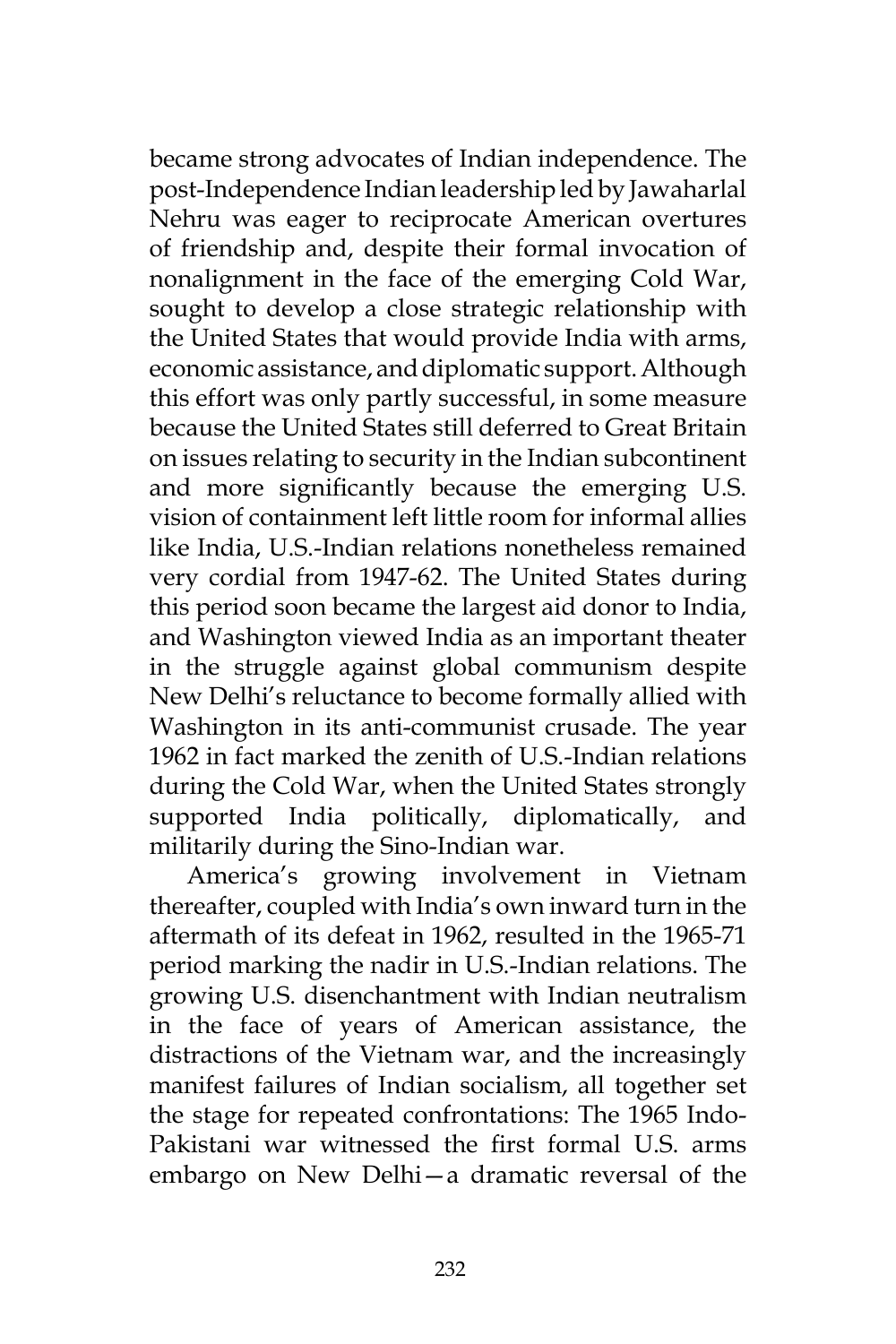earlier U.S. policy of assisting India militarily and one that was viewed in India as unjustified, given that India was a victim of deliberate Pakistani aggression during this conflict. The aftermath of the war also brought new humiliations in the form of coercive American efforts at conditioning food aid during the most serious agricultural failure faced by India in the post-Independence period, an episode that led to the forced devaluation of the Indian rupee and a minor economic crisis. Finally, the most serious confrontation in U.S.- Indian relations was during the 1971 Indo-Pakistani war, when the Nixon administration, because of its reliance on Pakistan as the intermediary in its opening to China, supported Islamabad against New Delhi despite the Pakistani junta's brutalization of its eastern provinces, which resulted in an armed revolt against Islamabad that eventually precipitated a generalized Indo-Pakistani war that locked India and the United States on opposite sides.

The years 1971-82 were a frosty period in the bilateral relationship as the United States attempted to come to terms with its own defeat in Vietnam and its gradual loss of influence in South Asia caused both by the defeat of its ally, Pakistan, in the 1971 war and the sharp increase in Soviet influence as a result of the Indo-Soviet Treaty that was concluded just prior to the 1971 war. Just as the United States and India began to grow comfortable in the mutual distance that had set in as a result of the recriminations of 1971, another great Republican president, Ronald Reagan, made a concerted effort to heal the breach between the two democracies. Although Reagan's intentions were shaped greatly by his desire to avoid ceding India to the Soviet sphere of influence permanently, his overtures of friendship were welcomed gladly by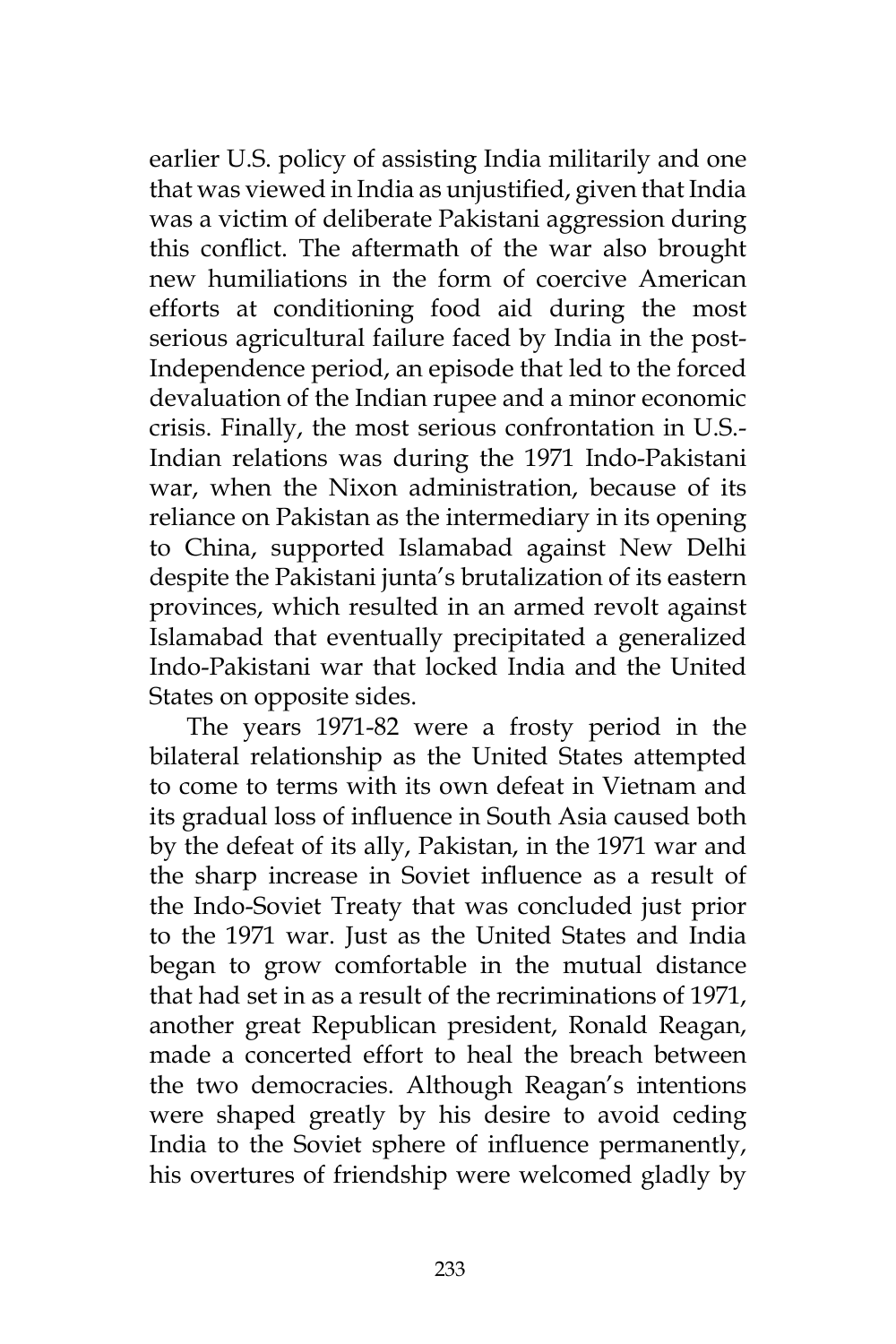then Indian Prime Minister Indira Gandhi because of her own desire to maintain a durable breathing space between India and the Soviet Union. Thus, the 1982- 91 period witnessed a delicate and gradual warming of U.S.-Indian relations: The warming was symbolized by new American efforts to accommodate Indian desires for dual-use high technologies in an effort to wean New Delhi away from excessive dependence on Moscow, while the delicacy was repeatedly displayed as India sought to avoid becoming engulfed by the new Reagan strategy of confronting the Soviet Union in what would eventually become the death knell for Washington's Communist rival.

The year 1991 brought the Cold War to a dramatic close with the dissolution of the Soviet Union. To all intents and purposes, India appeared like the loser in South Asia, and Pakistan the improbable winner.<sup>2</sup> India's principal patron, the Soviet Union, had lost the Cold War and had disappeared from the political landscape. Pakistan's principal patron, the United States, had won the Cold War, and its lesser patron, China, stood to gain from the Soviet demise. While that might have seemed like an initial advantage as far as Pakistan was concerned, the real consequence turned out to be that the collapse of superpower competition afforded the United States the opportunity to cut Pakistan loose as an ally and reengage India in order to construct that bilateral partnership that both sides desired since India's independence but which eluded them throughout the Cold War. The years 1991-98, therefore, saw renewed efforts on both sides to build a new relationship unconstrained by the pressures that were dominant during the Cold War. The absence of bipolarity meant that the United States and India could judge each other on their own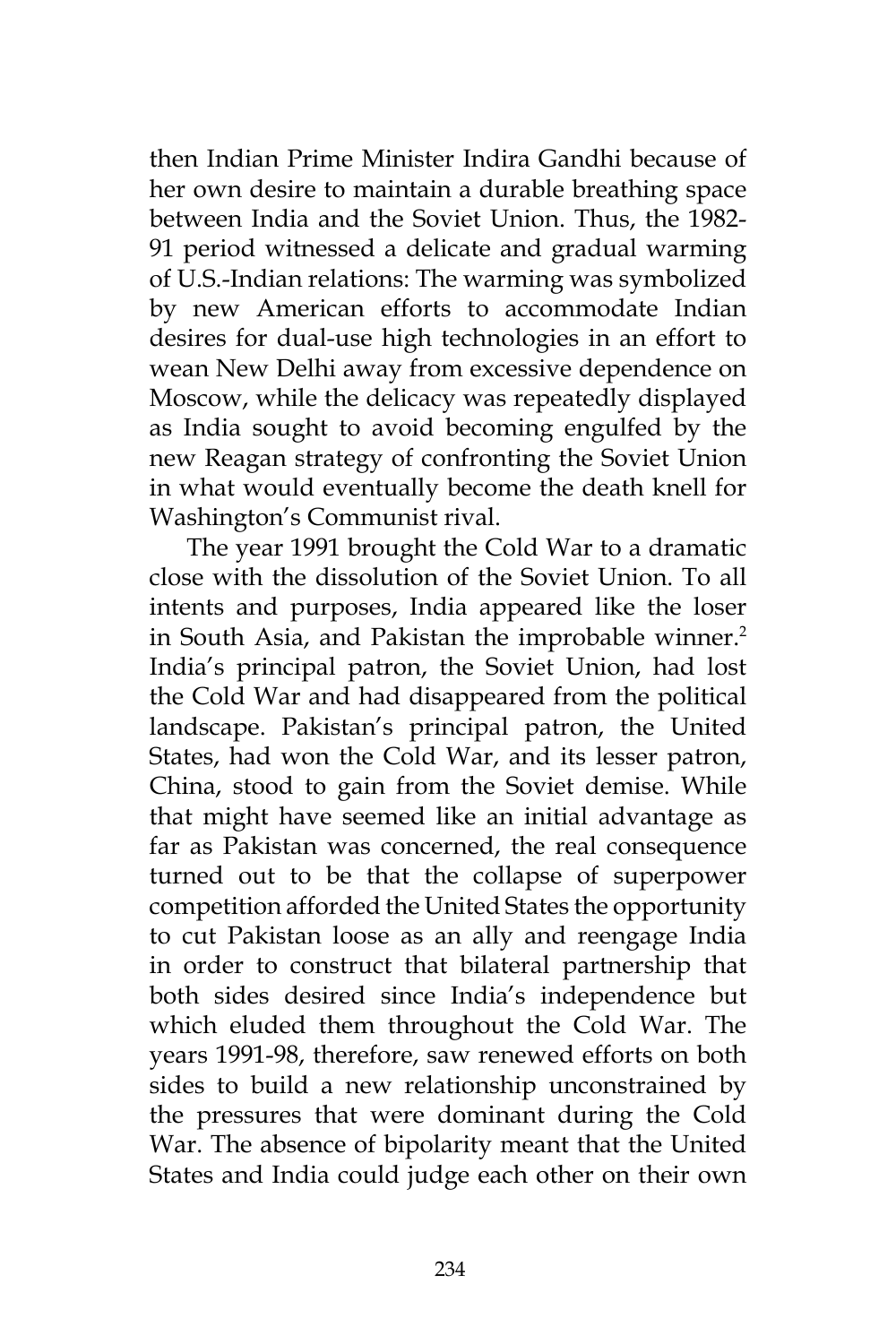terms and seek a relationship based on the strength of their direct mutual interests rather than the derivative pressures arising from their relations with others. The maturing of the Indian economy, which was an underperformer for much of the Cold War period, provided added impetus for seeking a new bilateral relationship on both sides. For the United States, India held the promise of becoming a big emerging new market for American goods and services, whereas the United States remained for New Delhi a critical source of trade and investments, high technology, and above all political reassurance and diplomatic support.3 Although U.S.-Indian relations throughout this decade were shadowed by new U.S. pressures on nonproliferation—arising entirely out of the U.S. conviction that capping, rolling back, and eventually eliminating India's nuclear weapons program was critical to its larger global strategy of controlling the spread of nuclear weapons—both sides attempted as best they could to prevent their disagreements on this issue from impeding the rapprochement in bilateral relations.

The strategy adopted for this purpose by the Clinton administration was that of a "carve out," meaning that the United States would segregate its disagreement with India on nuclear weapons, while proceeding to improve bilateral relations in all other issue areas. Unfortunately, this strategy quickly reached the limits of its success, in part because India's economic development had by now reached a point where its further growth required expanded access to a range of dual-use high technologies, all of which, being controlled by various global nonproliferation regimes managed by the United States, would stay perpetually beyond New Delhi's reach so long as the "carve out"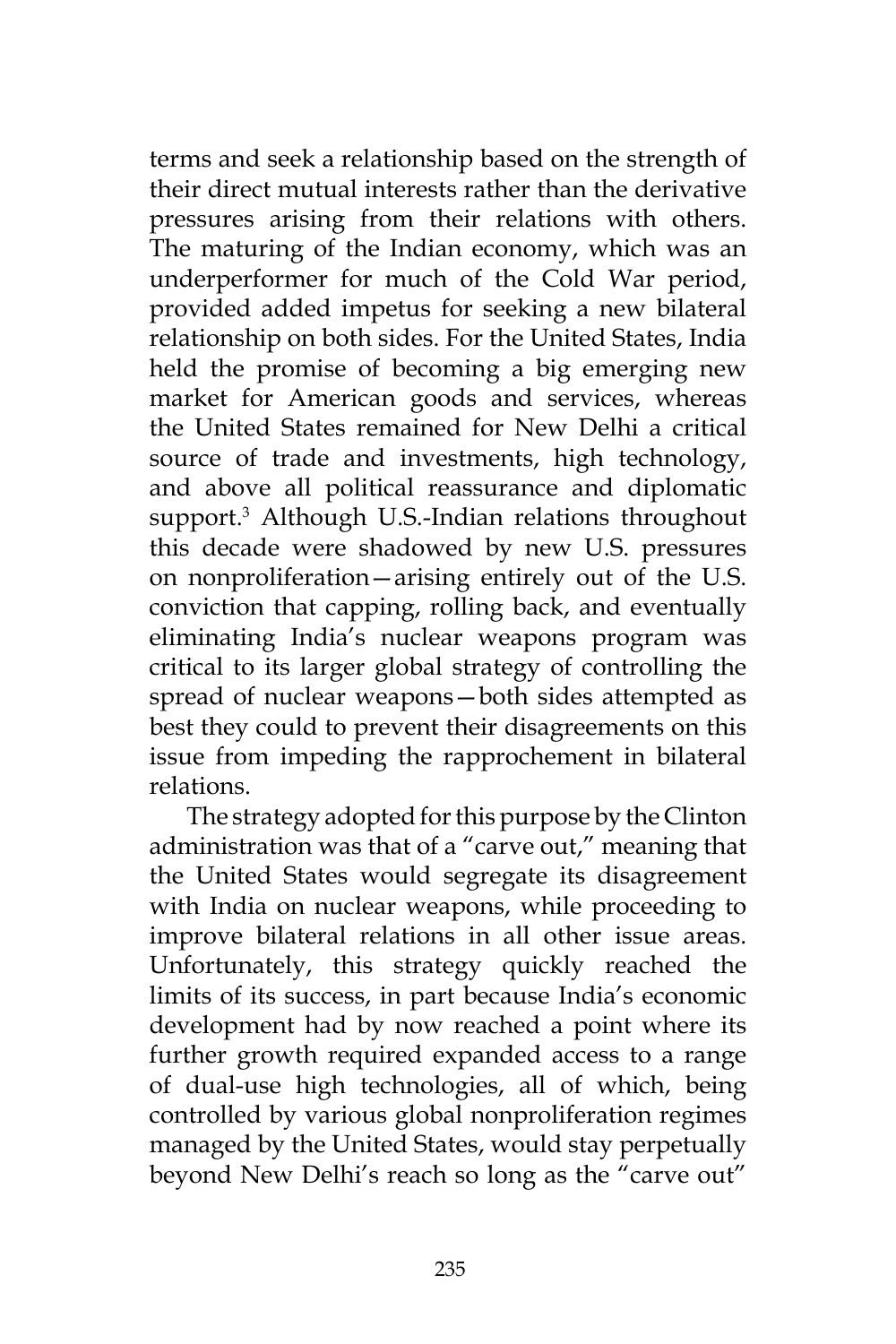approach pursued by the United States dominated Washington's efforts to rebuild relations with India. In these circumstances, the Clinton administration's efforts—while no doubt well-intentioned and arguably even justified at that point in time—became an enormous source of frustration to India. Even worse, the administration's nonproliferation successes in the global arena, such as the indefinite extension of the Non-Proliferation Treaty and the conclusion of the Comprehensive Test Ban Treaty (CTBT), were seen as fundamentally undermining Indian efforts at maintaining its "nuclear option" and thereby put New Delhi on a collision course with Washington. Ironically therefore, the 1991-98 period, which witnessed strong efforts on both sides to construct a new bilateral relationship unhampered by historic Cold War pressures, quickly ended with a bang—literally—as New Delhi tested a series of nuclear weapons in May 1998 and in a deliberate challenge to the United states promptly declared itself to be a "nuclear weapons state."4

The testing of nuclear weapons by India—followed quickly by tests in Pakistan—resulted, once again, in a meltdown in U.S.-Indian relations as the Clinton administration imposed a series of nuclear-related sanctions on India. These sanctions, which came during a period of highly-charged atmospherics and shrill diplomacy, proved to be more a psychological than a material blow to India's strategic programs, but they had the effect of resuscitating past Indian memories of U.S. opposition. This discomfiting moment in bilateral relations might have lasted longer than it finally did if it were not for Pakistan's aggression in Kargil, a region that lies along the northern frontiers of the disputed state of Jammu and Kashmir. This ill-advised adventure,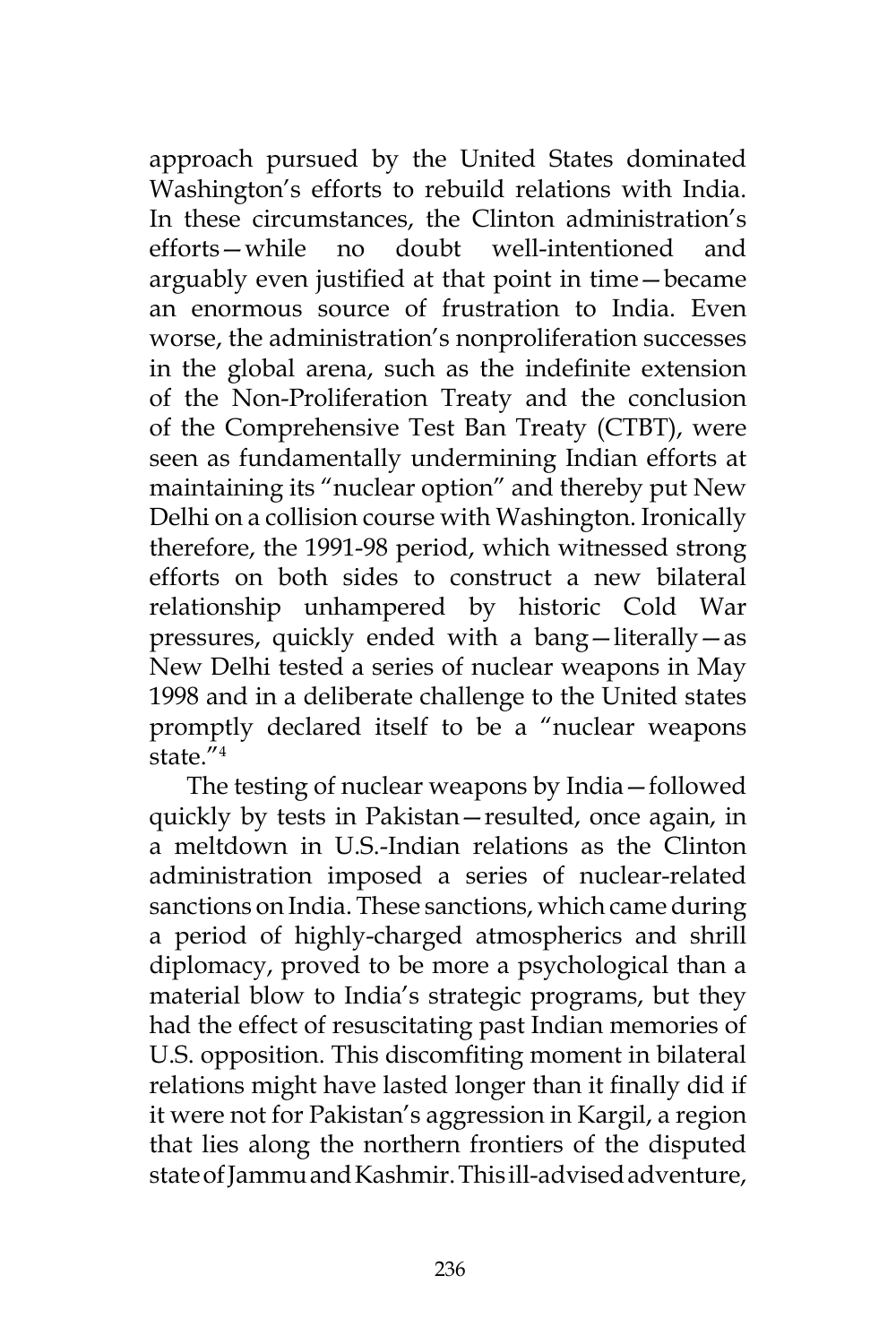once again, brought the United States and India together in an intense bout of collaborative diplomacy that had the beneficial result of removing much, though not all, of the mutual discord that had set in after the nuclear tests. It also strengthened the commitment of both sides to work out the disagreement on nuclear issues in a constructive way leading first to an intensely useful 14-round dialogue between U.S. Deputy Secretary of State Strobe Talbott and India's Foreign Minister Jaswant Singh and finally to a wildly successful March 2000 visit by President Bill Clinton to New Delhi.5 By the time the Bush administration arrived in office, therefore, U.S.-Indian relations were once more on the path to improvement, but still lacked a decisive resolution of the one issue that bedeviled mutual ties since 1974: India's nuclear weapons program and its status as an outlier in the Non-Proliferation Treaty.

When viewed in retrospect, however, the dispute over India's nuclear program was merely the third impediment to the strong bilateral relationship that President Truman and Prime Minister Nehru had envisaged at the time of India's independence in 1947. The first and most significant impediment throughout the Cold War was simply India's quest for strategic autonomy. This desire for freedom to choose one's own ideology, policies, and friends sat uncomfortably with U.S preferences at a time when Washington was engaged in a global confrontation with Soviet communism. In that Manichean struggle, the Indian desire for nonalignment was viewed occasionally in the United States as a form of moral indifference in the struggle between good and evil. Even when moral considerations were not at issue, the pursuit of U.S. global interests, which resulted initially in formal or tacit alliances first with Pakistan and later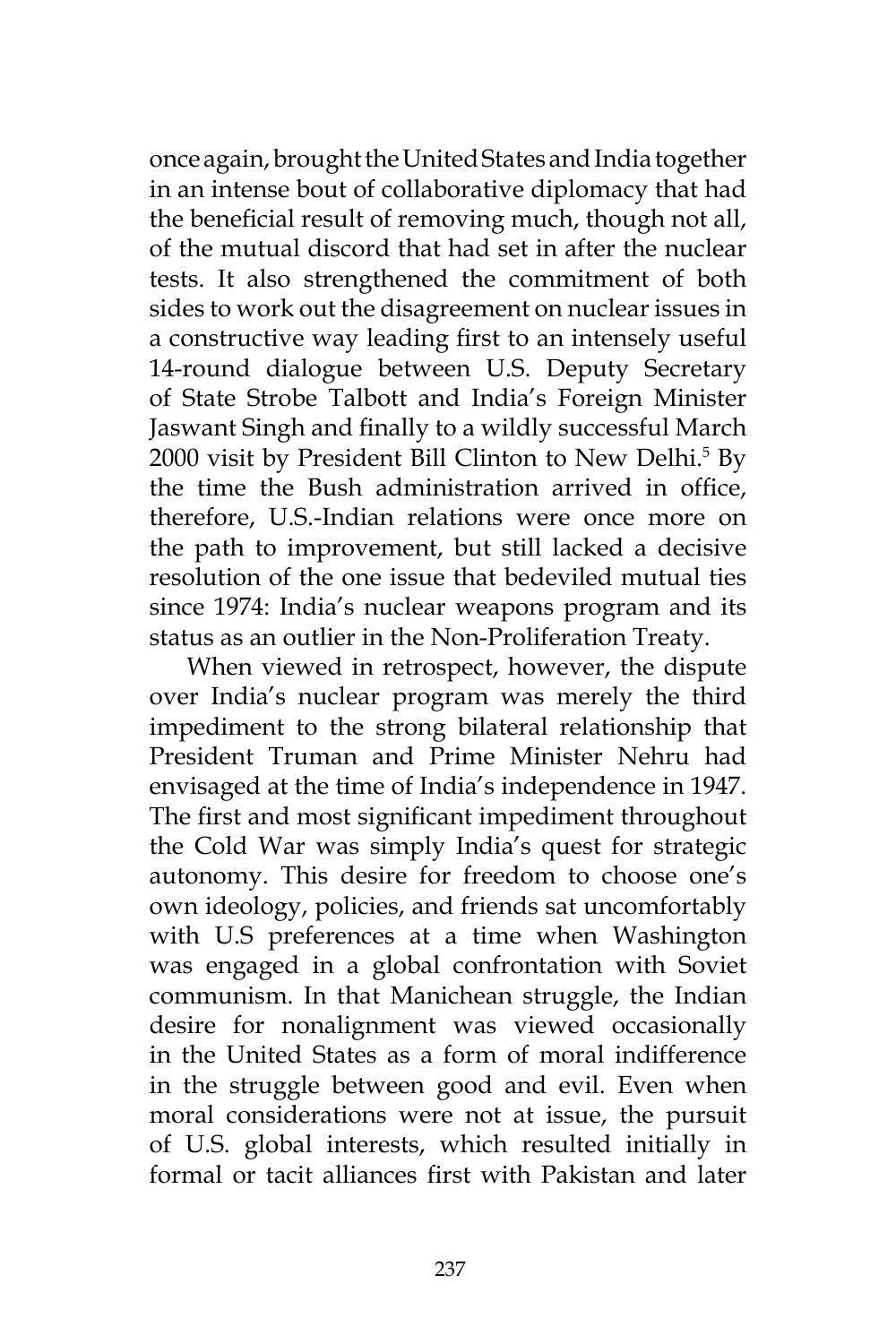with China—both Indian rivals—resulted in strained relations with New Delhi. These strained relations were to engender a deepening of Indo-Soviet ties, as New Delhi sought to acquire a superpower patron of its own to deal with the threat to its security first posed by an American-supported Pakistan and later by an American-supported China. The end of the Cold War, however, decisively removed this first impediment to closer U.S.-Indian relations and, while it does not assure perfect amity between the two countries by itself, it at least removes a key structural impediment that historically impeded the development of close collaboration.

The second impediment to close bilateral ties arose from factors specific to India: New Delhi's relative weakness during much of the Cold War. The traditional Indian strategy of relying on a centrally planned economy that emphasized self-reliance (at least in the industrial sector) failed to advance both political and development goals and instead institutionalized poor management, pervasive inefficiency, a rentier bureaucracy, the stifling of initiative, low rates of return, the absence of internal and foreign competition, and depressed rates of economic growth. The net effect was that India not only failed to develop into the great power that it sought to become at the time of its independence, it actually lost out in relative terms to the Asian tigers which were its economic peers as late as the early 1960s. India's pervasive economic underperformance and its lack of connectivity to the Western economic system (or the global economy) arising from its autarkic policies virtually guaranteed its strategic irrelevance during the Cold War.6 Whatever relevance India had derived was mostly because it was viewed as a battleground during the early phase of U.S-Soviet competition. Once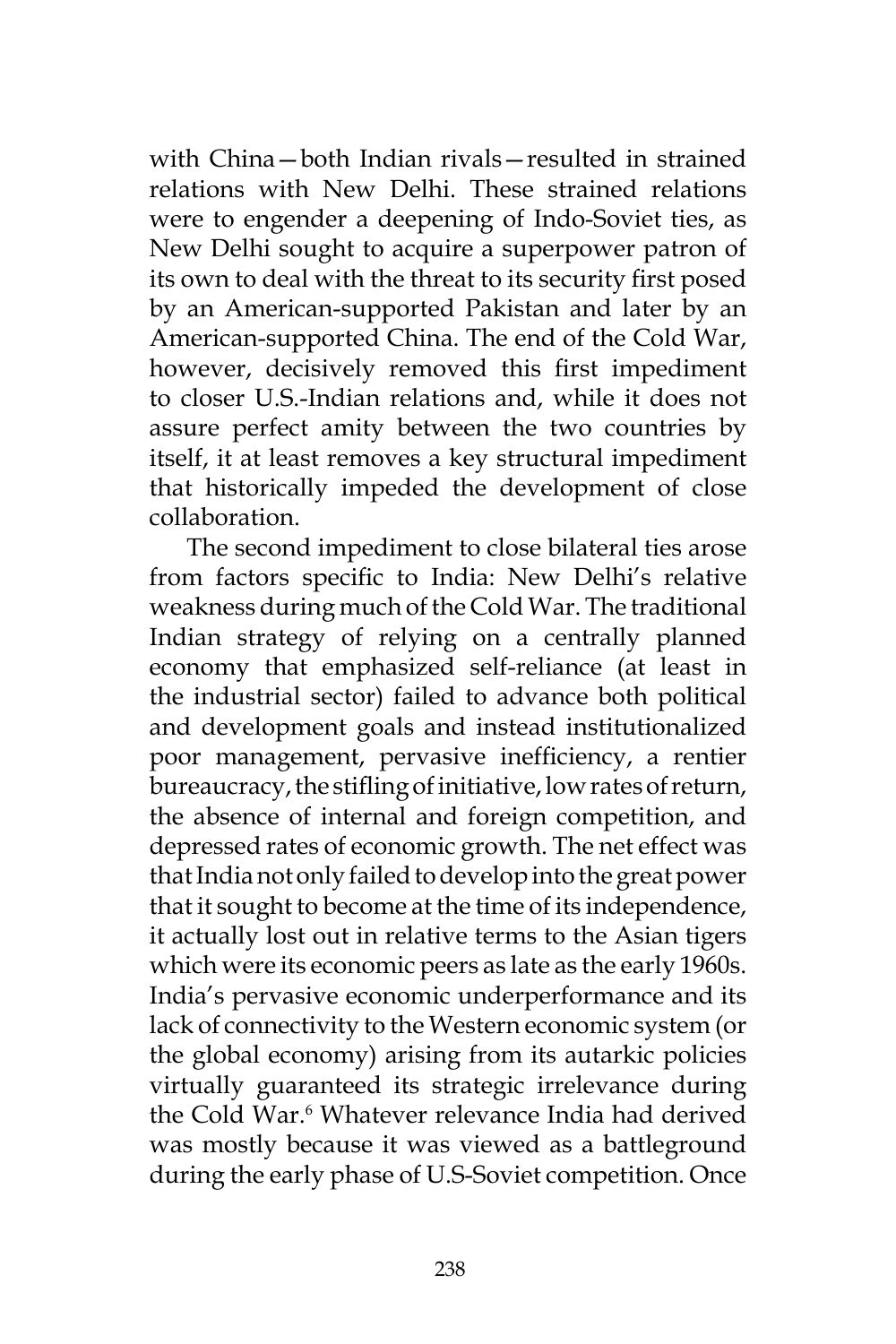a more mature understanding of the global balance of power set in (as was the case during the latter half of the Cold War), India, with its relatively poor economic performance, provided the United States with few stakes in its success. As a result, Washington made some efforts to wean New Delhi away from Soviet enticements after 1982, but India's marginality in the global economic system guaranteed that these efforts would never be robust or long-lasting. The steady shift in Indian economic fortunes after about 1980, and the relatively high growth rates sustained since 1991, ensures however that the future of U.S.-Indian relations is likely to replicate the past. Today, India is widely viewed as a rising economic power and virtually all studies suggest that its economy will find a place within the world's top three or four largest concentrations of economic power sometime during the first half of this century.7 This reality by itself ensures that the second structural impediment that prevented the growth of close U.S-Indian relations—New Delhi's economic underperformance and, by implication, its strategic irrelevance—is on the cusp of disappearing forever.

By the time the Bush administration took office in 2001, therefore, there remained only one last structural impediment to closer U.S-Indian ties and that was New Delhi's anomalous nuclear status in the post-1974 period: a state with nuclear weapons, but not a nuclear weapons state. It is this reality that President Bush has gone to great lengths to correct, first through the Next Steps in Strategic Partnership (NSSP) concluded during his first term, and then through the July 18, 2005, Joint Statement with Prime Minister Singh, wherein he proposed the renewal of international nuclear cooperation with New Delhi, which is tantamount to accepting India as a de facto nuclear weapons state.<sup>8</sup>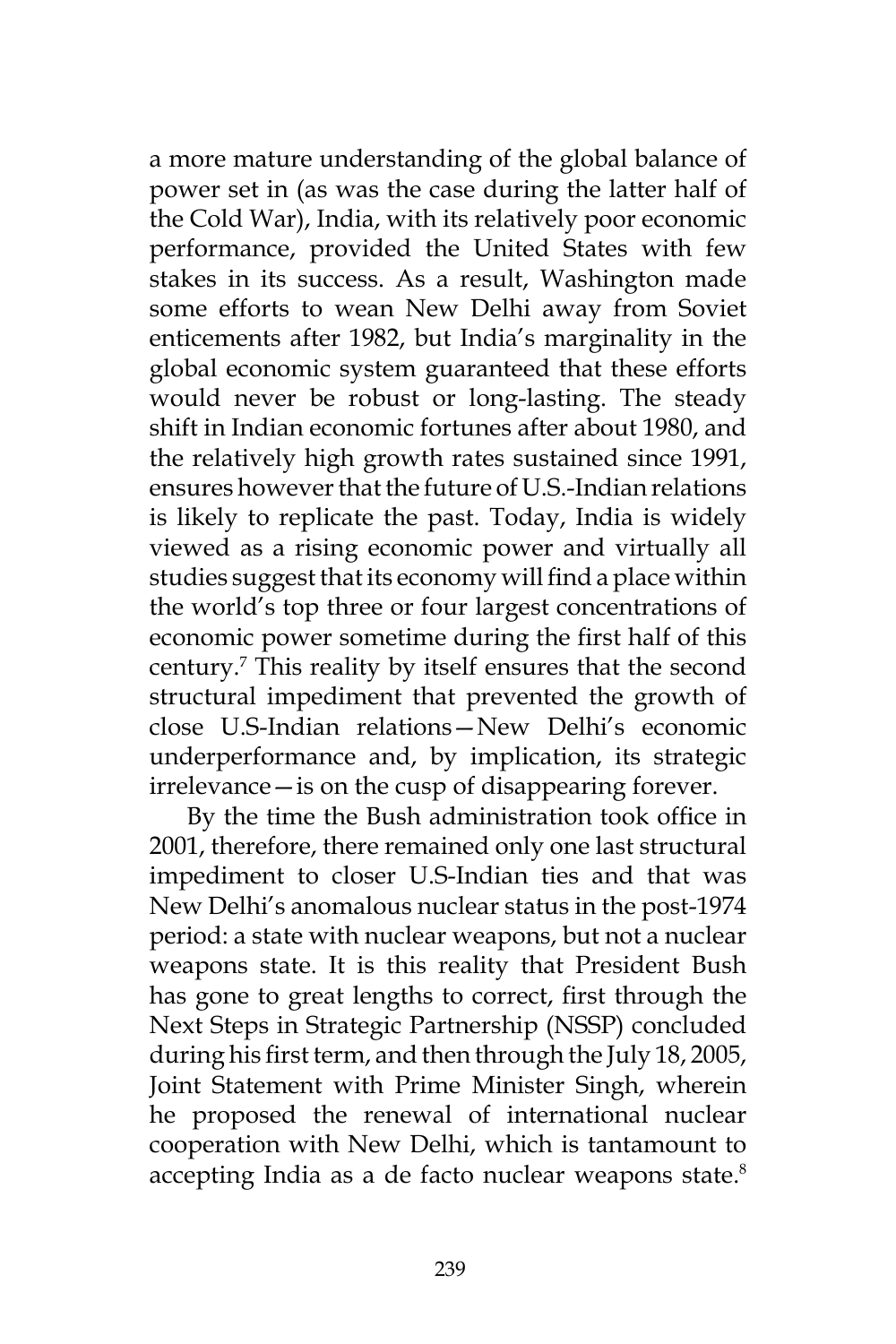Although it is unclear at the time of this writing what the legal future of this proposal will be, the fact remains that Bush's bold initiative is colored greatly by his judgment that avoiding the sine wave oscillations characterizing the bilateral relationship in previous decades will be critical if the United States is to master the geopolitical challenges that are likely to confront it, especially in Asia, in the 21st century. In this context, setting aright the U.S-Indian relationship in a way that assists the growth of Indian power is judged to be essential to U.S. interests because it permits Washington to "pursue a balance-of-power strategy among those major rising powers and key regional states in Asia which are not part of the existing U.S. alliance structure—including China, India, and a currently weakened Russia," a strategy that "seeks to prevent any one of these [countries] from effectively threatening the security of another [or that of the United States] while simultaneously preventing any combination of these [entities] from 'bandwagoning' to undercut critical U.S. strategic interests in Asia."9

# **The Value of a Transformed U.S.-Indian Relationship.**

The principal value in transforming the U.S.-Indian relationship is that it provides hope for reaching the *summum bonum* that eluded both sides during the Cold War. The possibility of decent U.S.-Indian relations during that period survived at the end of the day only because of the shared values that derived from a common democratic heritage. As the historical record of this epoch in the previous section indicated, these values sufficed to prevent both countries from becoming real antagonists, but they could not prevent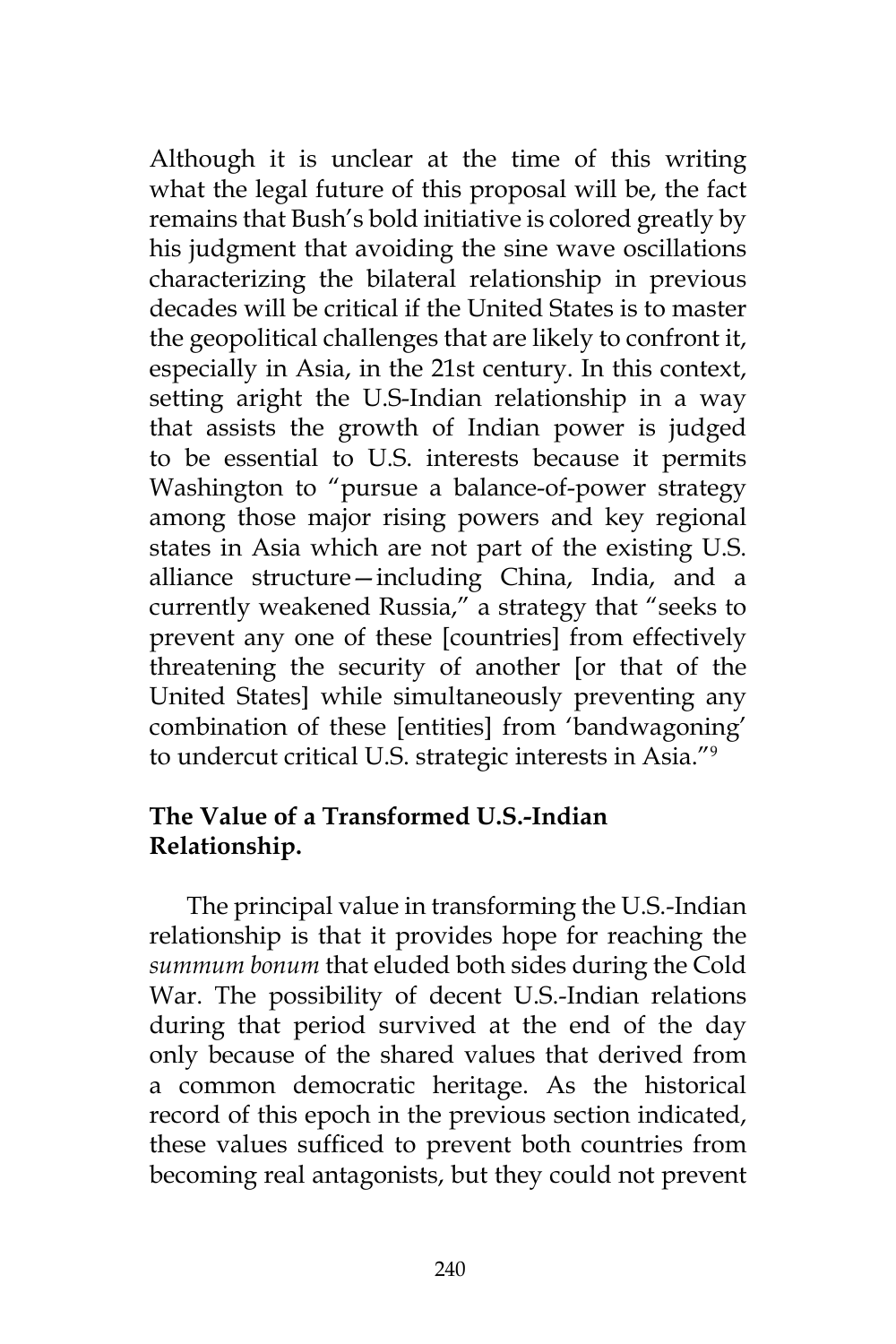the political estrangement that arose regularly as a result of divergence in critical interests. With the passing of the bipolar international order and with India's own shift towards market economics at home, the traditional commonality of values is now complemented by an increasingly robust set of intersocietal ties based on growing U.S.-Indian economic and trade linkages, the new presence of Americans of Indian origin in U.S. political life, and the vibrant exchange of American and Indian ideas and culture through movies, literature, food, and travel.

These links are only reinforced by the new and dramatic convergence of national interests between the United States and India in a manner never witnessed during the Cold War. Today and for the foreseeable future, both Washington and New Delhi will be bound by a common interest in:

- Preventing Asia from being dominated by any single power that has the capacity to crowd out others and which may use aggressive assertion of national self-interest to threaten American presence, American alliances, and American ties with the regional states;
- Eliminating the threats posed by state sponsors of terrorism who may seek to use violence against innocents to attain various political objectives, and more generally neutralizing the dangers posed by terrorism and religious extremism to free societies;
- Arresting the further spread of weapons of mass destruction (WMD) and related technologies to other countries and subnational entities, including substate actors operating independently or in collusion with states;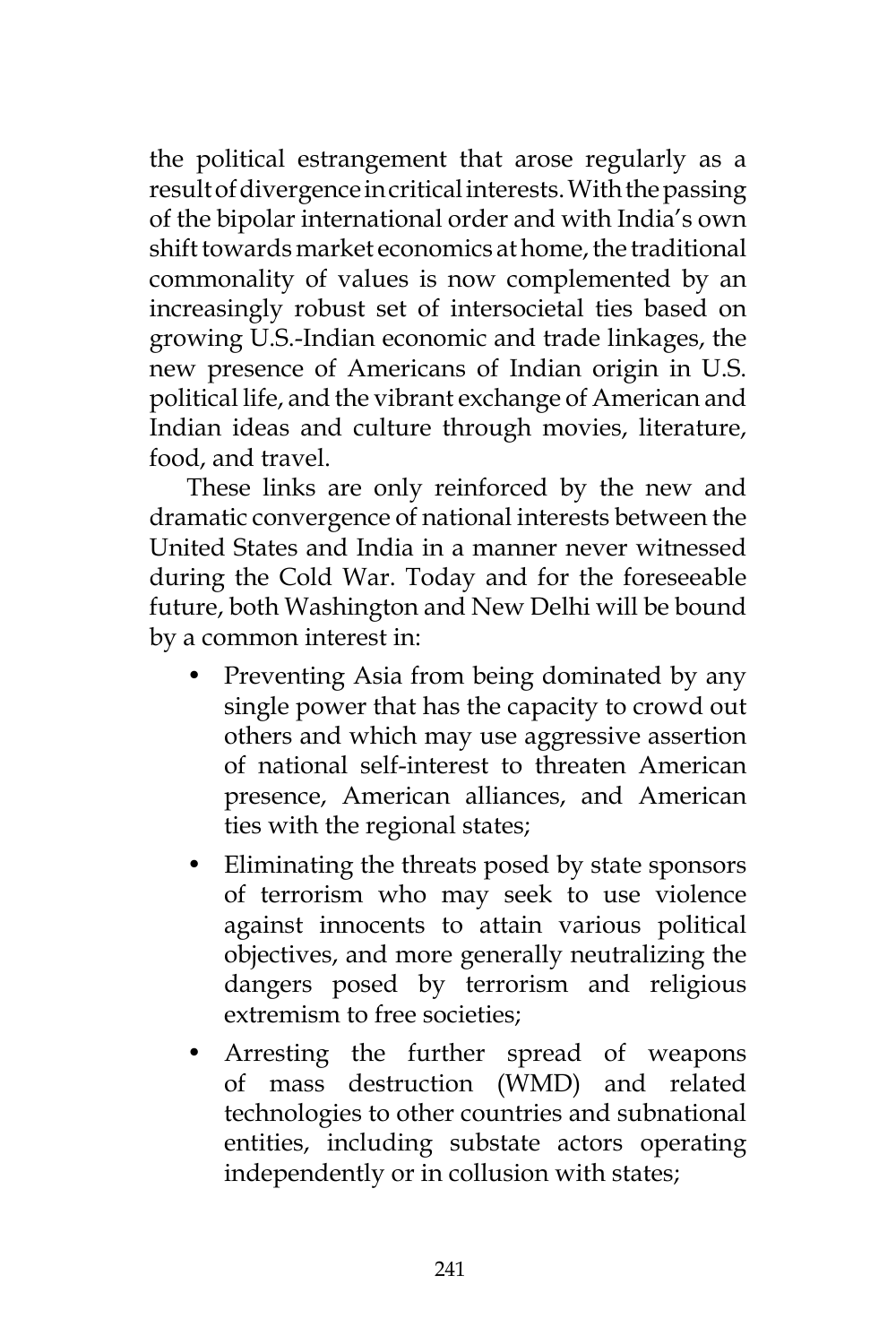- Promoting the spread of democracy not only as an end in itself but also as a strategic means of preventing illiberal polities from exporting their internal struggles over power abroad;
- Advancing the diffusion of economic development with the intent of spreading peace through prosperity through the expansion of a liberal international economic order that increases trade in goods, services, and technology worldwide;
- Protecting the global commons, especially the sea lanes of communications, through which flow not only goods and services critical to the global economy but also undesirable commerce such as drug trading, human smuggling, and WMD technologies;
- Preserving energy security by enabling stable access to existing energy sources through efficient and transparent market mechanisms (both internationally and domestically), while collaborating to develop new sources of energy through innovative approaches that exploit science and technology; and,
- Safeguarding the global environment by promoting the creation and use of innovative technology to achieve sustainable development; devising permanent, self-sustaining, marketbased institutions and systems that improve environmental protection; developing coordinated strategies for managing climate change; and assisting in the event of natural disasters.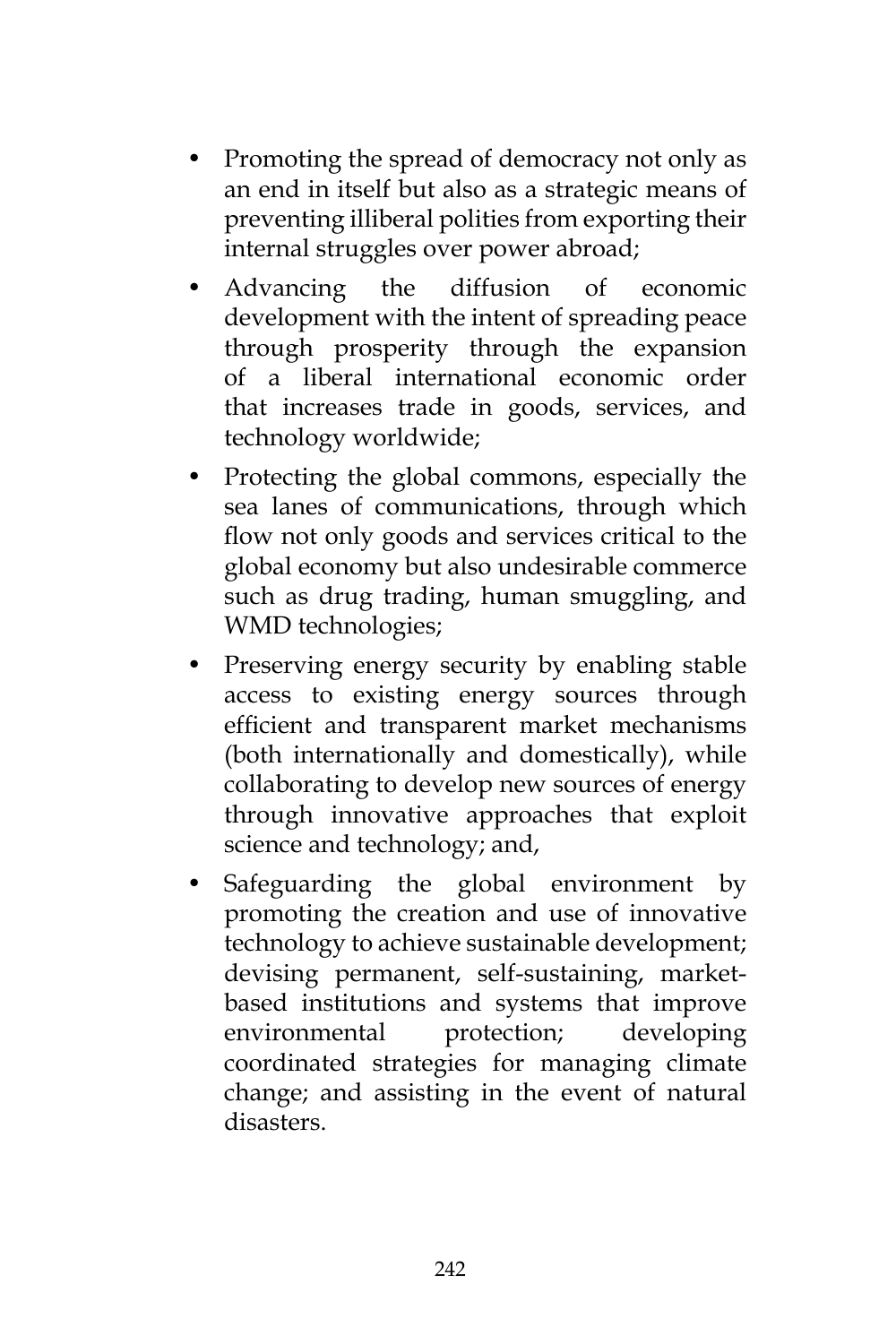It would not be an exaggeration to say that for the first time in recent memory Indian and American interests in each of these eight issue-areas are strongly convergent.10 It is equally true to assert that India's contribution ranges from important to indispensable as far as achieving U.S. objectives in each of these issue-areas is concerned. That does not mean, however, that the United States and India will *automatically* collaborate on every problem that comes before the two countries. The differentials in raw power between the United States and India are still too great and could produce differences in operational objectives, even when the overarching interests are preeminently compatible. Beyond the differentials in raw power, bilateral collaboration could still be stymied by competing national preferences over the strategies used to realize certain objectives. And, finally, even when disagreement over strategies is not at issue, differences in negotiating styles and tactics may sometimes divide the two sides.

What does it mean, then, to say that U.S.- Indian interests are strongly convergent, if bilateral collaboration cannot always be assumed to ensue automatically? It means three things. First, that there is a grand *summum bonum* that the two sides can secure only collaboratively, even though each party is likely to emphasize different aspects of this quest. For the United States, the ultimate value of the U.S.-Indian relationship is that it helps preserve American primacy and the exercise thereof by constructing a partnership that aids in the preservation of the balance of power in Asia, enhances American competitiveness through deepened linkages with a growing Indian economy, and strengthens the American vision of a concert of democratic states by incorporating a major non-Western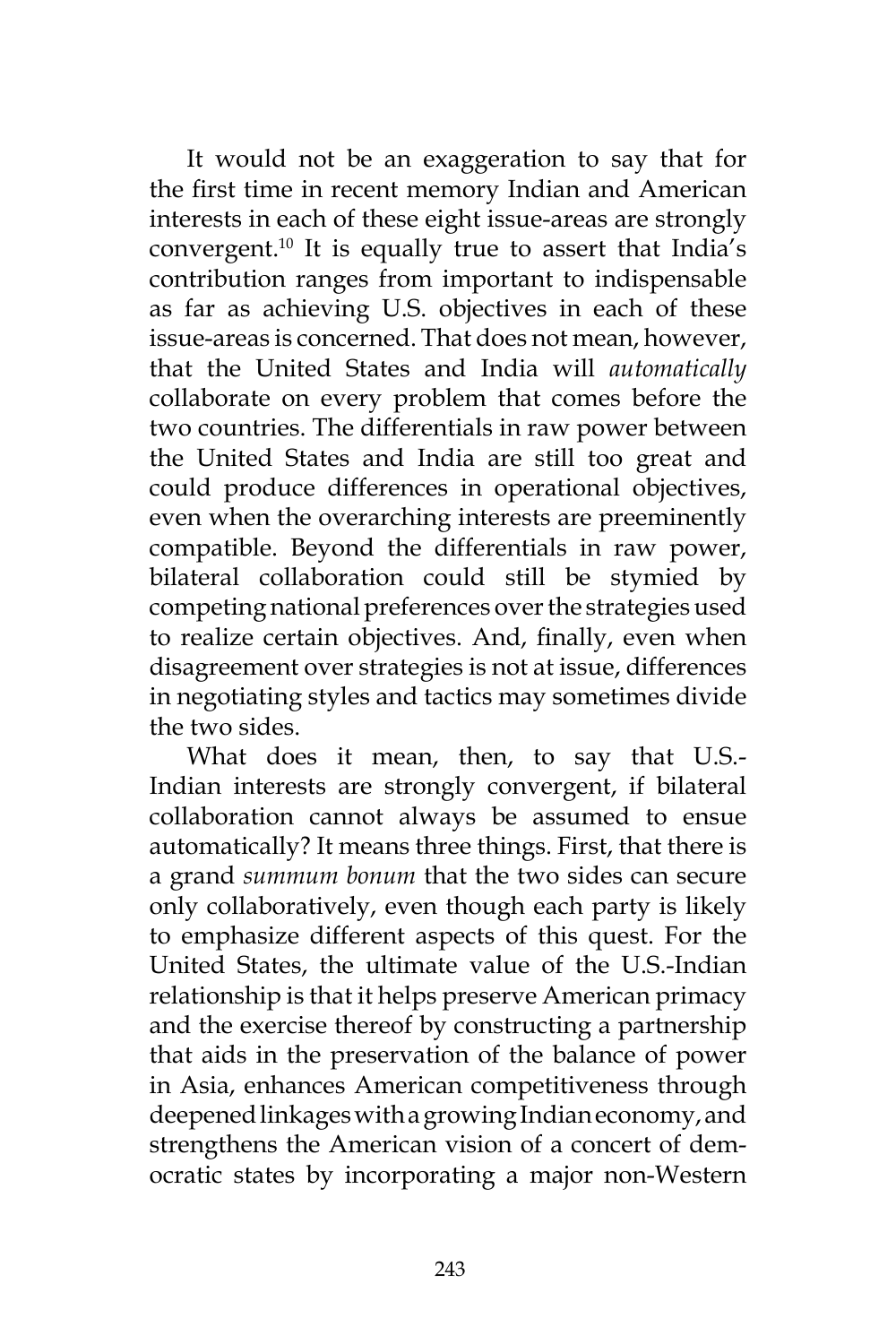exemplar of successful democracy such as India. For India, the ultimate value of the U.S.-Indian relationship is that it helps New Delhi to expand its national power. Although this growth in capabilities leads India inexorably to demand formally a "multipolar" world a claim that, strictly speaking, implies the demise of American hegemony—the leadership in New Delhi is realistic enough to understand that American primacy is unlikely to be dethroned any time soon and certainly not as a result of the growth in Indian power. Rather, because Indian power and national ambitions will find assertion in geographic and issue areas that are more likely to be contested immediately by China rather than by the United States, Indian policymakers astutely recognize that only protective benefits accrue to New Delhi from American primacy, despite their own formal—but not substantive—discomfort with such a concept.

Second is that the United and India share a common vision of which end-states are desirable and what outcomes ought to be pursued—however this is done—by both sides. Irrespective of the tensions that inhere in the competing visions of hegemony and multipolarity at the level of theory and in the grand strategies formally pursued by the two countries, both Washington and New Delhi are united by a common understanding of which strategic end-states are in the interests of both sides. Thus, both countries, for example, agree that a powerful authoritarian China that has the capacity to dominate the Asian landmass serves neither American nor Indian interests. Both sides similarly understand that a radicalized Islam at war with itself and the world outside it threatens the security of both countries even if only in different ways. Further, neither country believes that despite their own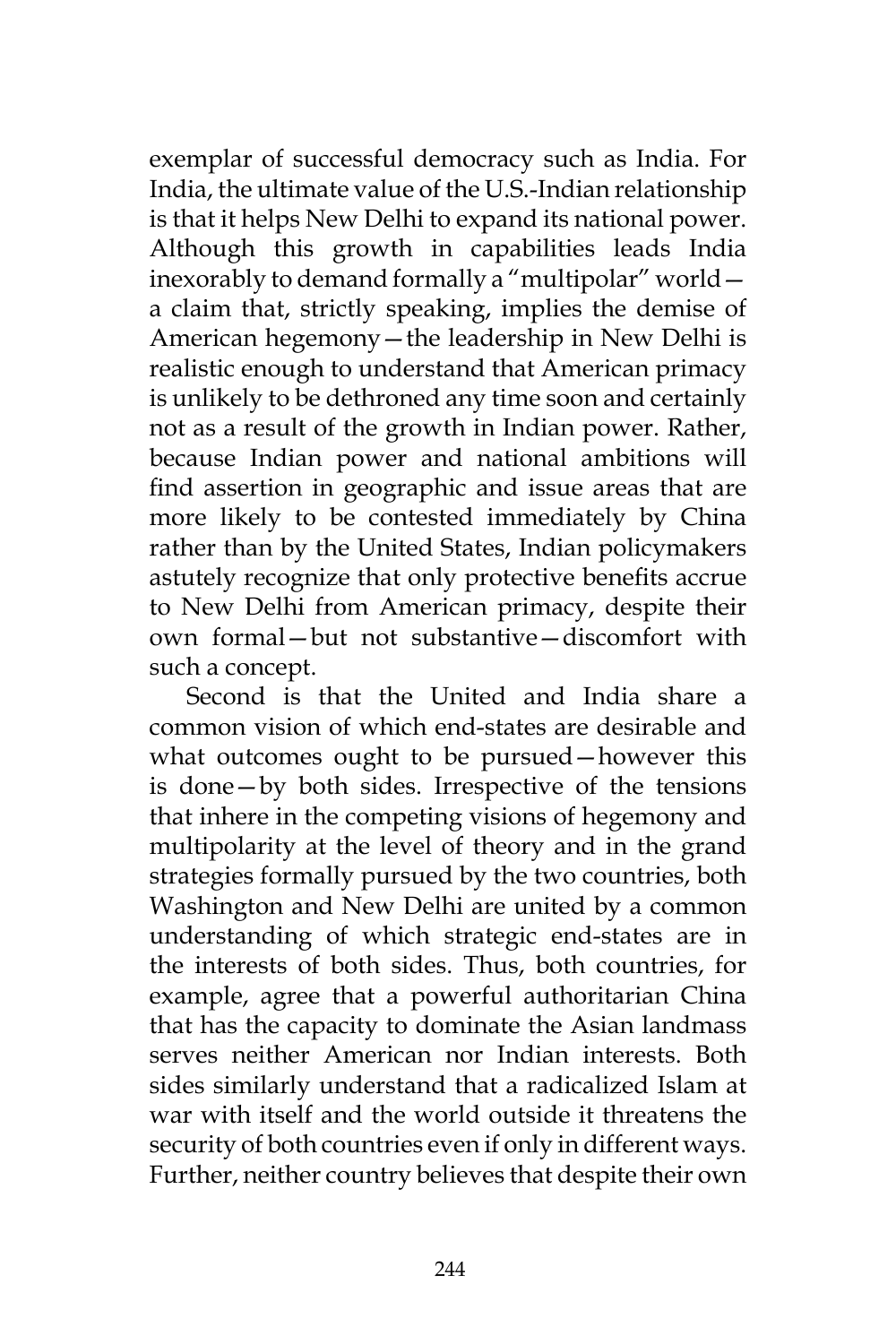possession of nuclear weapons and their reluctance to surrender these capabilities either permanently or to some global authority, other states or nonstate actors—even if friendly—ought to be encouraged to acquire such capabilities. Such a list can be developed further, only proving that the ambiguities that lie in each country's conception of the *summum bonum* at the grand strategic level does not in any way translate into fundamental differences at the practical level where certain critical political goals are concerned. As a result, not only is a close U.S.-Indian bilateral relationship eminently possible, it is fundamentally necessary since both countries will be increasingly critical to the achievement of those goals valued by each side.

Third, that there are no differences in vital interests, despite the tensions in the competing grand strategies, which would cause either party to levy mortal threats against the other or would cause either country to undercut the other's core objectives on any issue of strategic importance.

These two realities—informed by the convergence in interests, values, and intersocietal ties—provide a basis for strong practical cooperation between the United States and India. They are realities that do not define U.S. bilateral relations with any other major, continental-sized, state in Asia. The fact that the United States and India would never threaten each other's security through the force of arms—and have never done so historically despite moments of deep disagreement—provides an enormous cushion of comfort in the bilateral relationship because it insulates policymakers on both sides from having to confront the prospect of how to manage the most lethal threats that may otherwise be imagined. U.S. relations with neither Russia nor China enjoy any comparable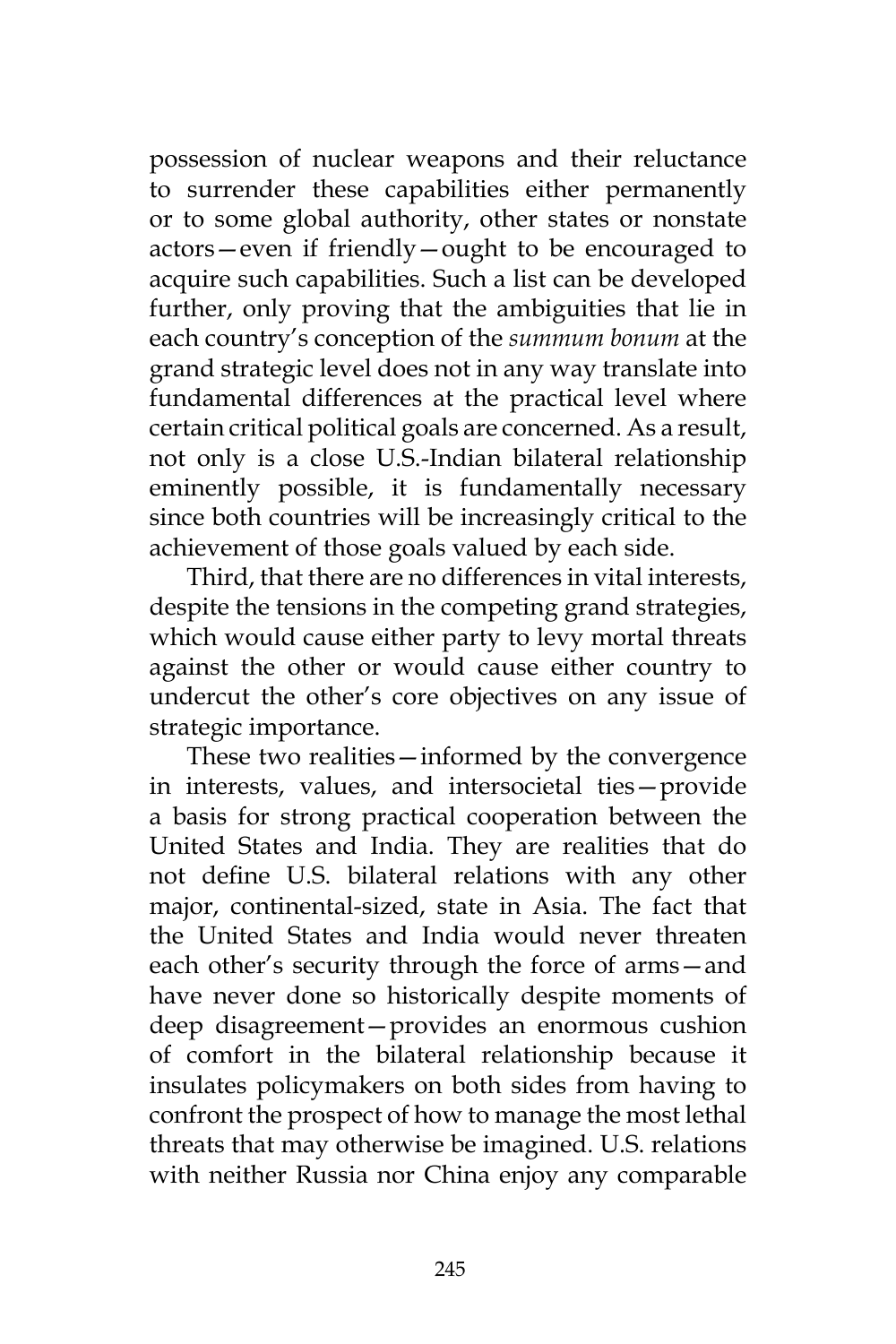protection. Therefore, even when U.S.-Indian relations may be confronted by profound disagreement, these altercations would be no better and no worse that those arising with other friends and allies. This reality in effect, then, bounds the lowest limits of the relationship: While disagreements between friends and allies are never desirable, they at least hold out the reassurance that these disputes will not end up in violent conflict and that by itself provides an opportunity for exploring some reasonable "positive sum" solutions.

Given these three judgments, President Bush's decision to accelerate the transformation in U.S.- Indian relations (through multiple avenues now being contemplated by the administration) represents an investment not only in bettering relations with a new rising power in what will become the new center of gravity in global politics—Asia—but also, and more fundamentally, an investment in the long-term security and relative power position of the United States.

# **The Practical Consequences of Transforming the U.S.-Indian Relationship.**

Several practical implications flow from the three realities that define the U.S.-Indian relationship. To begin with, the strengthening U.S.-Indian bond does not imply that New Delhi will become a formal alliance partner of Washington at some point in the future. It also does not imply that India will invariably be an uncritical partner of the United States in its global endeavors. India's large size, its proud history, and its great ambitions, ensure that it will likely march to the beat of its own drummer, at least most of the time. When the value of the U.S.-Indian relationship is at issue, the first question for the United States, therefore, ought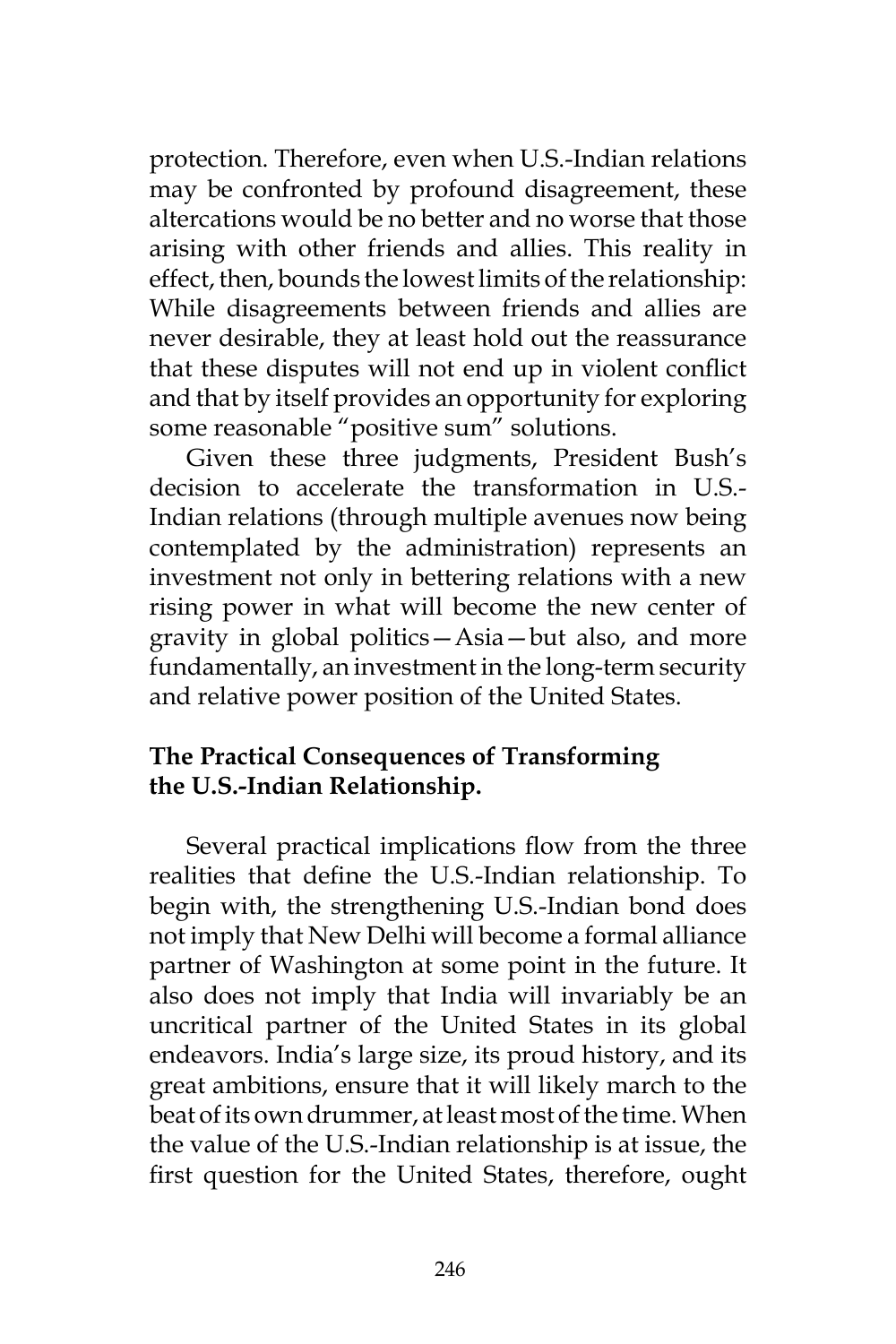not to be, "What will India do for us?"—as critics of the Bush administration's civilian nuclear agreement with New Delhi have often asserted in recent memory.<sup>11</sup> Rather, the real question ought to be, "Is a strong, democratic (even if perpetually independent) India in American national interest?" If this is the fundamental question and if the answer to this question is "Yes"—as it ought to be, given the convergence in U.S. and Indian national security goals—then the real discussion about the evolution of the U.S.-Indian relationship ought to focus on how the United States can assist the growth of Indian power, and how it can do so at minimal cost (if that is relevant) to any other competing national security objectives.<sup>12</sup>

Advancing the growth of Indian power consistent with this intention, as the Bush administration currently seeks, is not directed, as many critics have alleged, at "containing" China. A policy of containing China is neither feasible nor necessary for the United States at this point in time. India, too, currently has no interest in becoming part of any coalition aimed at containing China. This is not because New Delhi is by any means indifferent to the growth of Chinese capabilities but because Indian policymakers believe that the best antidote to the persistently competitive and even threatening dimensions of Chinese power lies, at least in the first instance, in *the complete and permanent revitalization of Indian national strength*—an objective in which the United States has a special role.13 The United States, in turn, has a complementary perspective. Rather than merely "containing" China, the administration's strategy of assisting India to become a major world power in the 21st century is directed, first and foremost, towards constructing a stable geopolitical order in Asia that is conducive to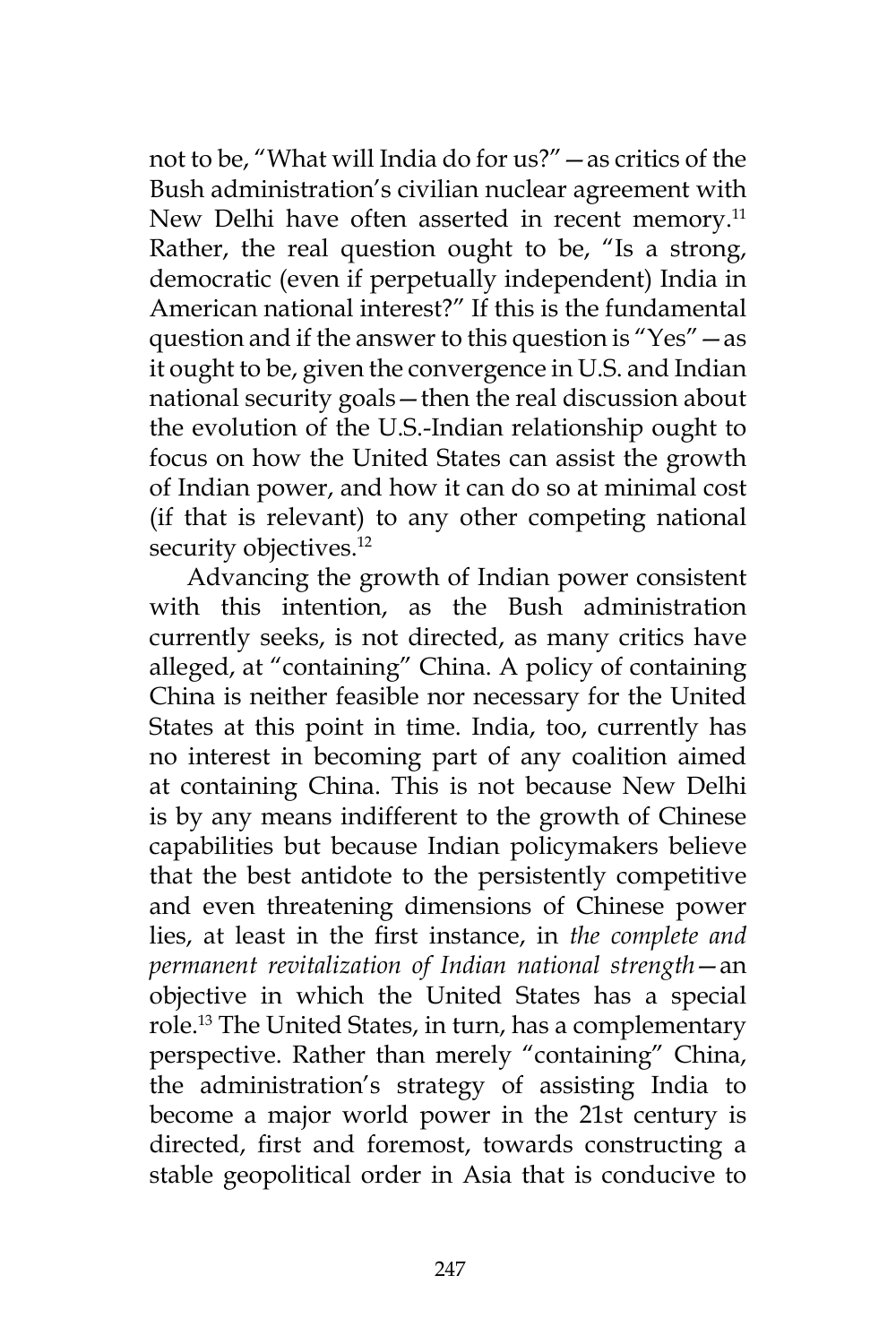peace and prosperity. There is little doubt today that the Asian continent is poised to become the new locus of capabilities in international politics. Although lower growth in the labor force, reduced export performance, diminishing returns to capital, changes in demographic structure, and the maturation of the economy all suggest that national growth rates in several key Asian states—in particular Japan, South Korea, and possibly China—are likely to decline in comparison to the latter half of the Cold War period, the spurt in Indian growth rates, coupled with the relatively high though still marginally declining growth rates in China, will propel Asia's share of the global economy to some 43 percent by 2025, thus making the continent the largest single center of economic power worldwide.

An Asia that hosts economic power of such magnitude, along with its strong and growing connectivity to the American economy, will become an arena vital to the United States—in much the same way that Europe was the grand prize during the Cold War. In such circumstances, the administration's policy of developing a new global partnership with India represents a considered effort at "shaping" the emerging Asian environment to suit American interests in the 21st century. Even as the United States focuses on developing good relations with *all* the major Asian states, it is eminently reasonable for Washington not only to invest additional resources in strengthening the continent's democratic powers but also to deepen the bilateral relationship enjoyed with each of these countries—on the assumption that the proliferation of strong democratic states in Asia represents the best insurance against intracontinental instability as well as against threats that may emerge against the United States and its regional presence. Strengthening New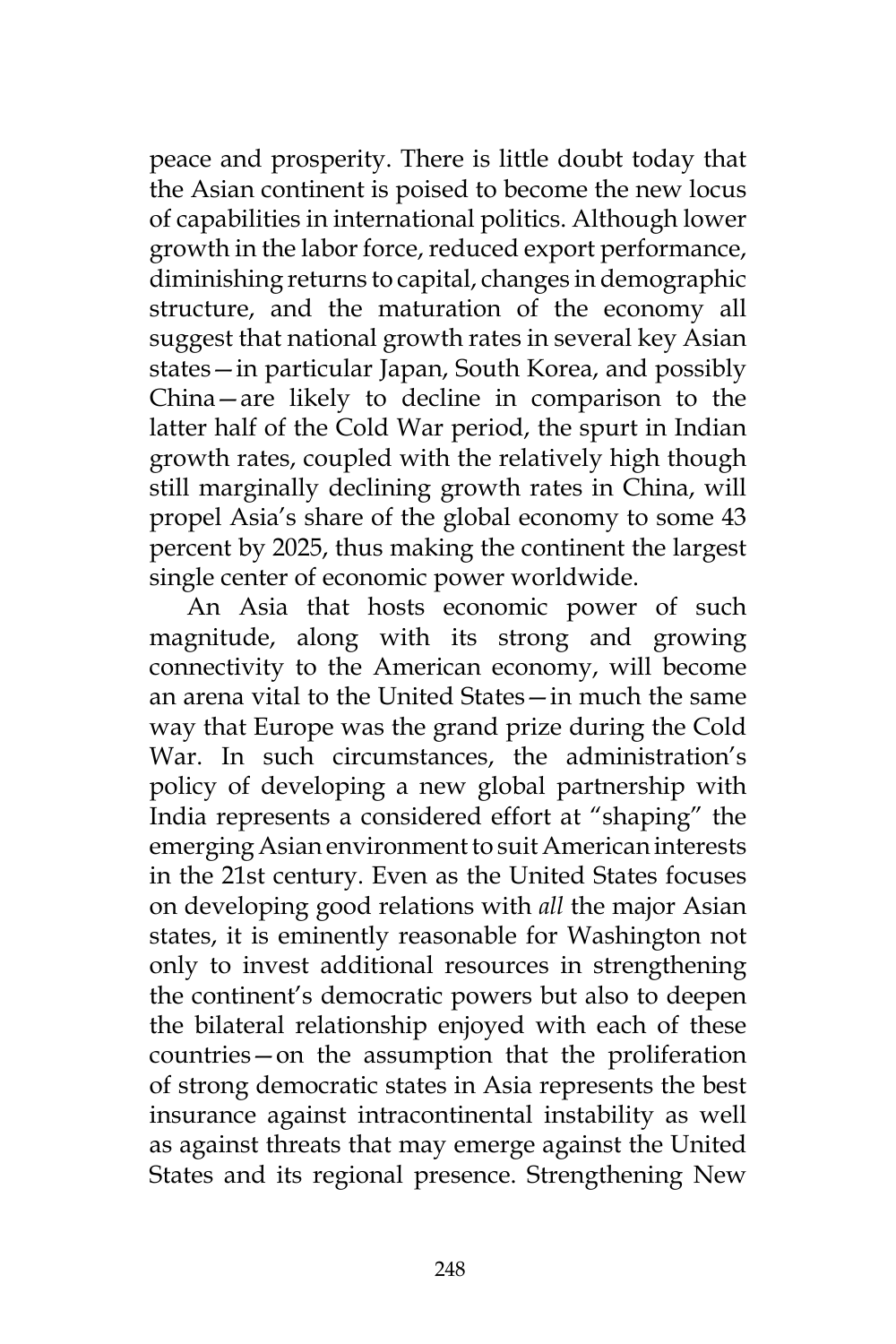Delhi and transforming U.S-Indian ties, therefore, has everything to do with American confidence in Indian democracy and the conviction that its growing strength, tempered by its liberal values, brings only benefits for Asian stability and American security. As Undersecretary of State Nicholas Burns succinctly stated in his testimony before the House International Relations Committee on September 8, 2005, "By cooperating with India now, we accelerate the arrival of the benefits that India's rise brings to the region and the world."14

Once the fundamental argument is understood that India's growth in power is valuable to the United States principally not because of what it does for us, but because of what it enables New Delhi to become in the context of an emerging Asia—the secondorder consideration of whether (and how) India will collaborate in endeavors critical to the United States can be appreciated in proper perspective. Only when the importance of strengthening India in America's own self-interest is affirmed, however, does the question of whether and how New Delhi would partner with the United States become a useful one. It is not necessary to have a Realist obsession with great power politics in order to defend the validity of such an approach. As George Perkovich, arguing from what is unabashedly a Liberal-Humanist perspective, has concluded, deepened U.S.-Indian relations that have the effect of strengthening India make strategic sense whether or not New Delhi supports Washington on a range of political issues because:

. . . India is too big and too important in the overall global community to measure in terms of its alignment with any particular U.S. interest at any given time. It matters to the entire world whether India is at war or peace with its neighbors, is producing increasing prosperity or poverty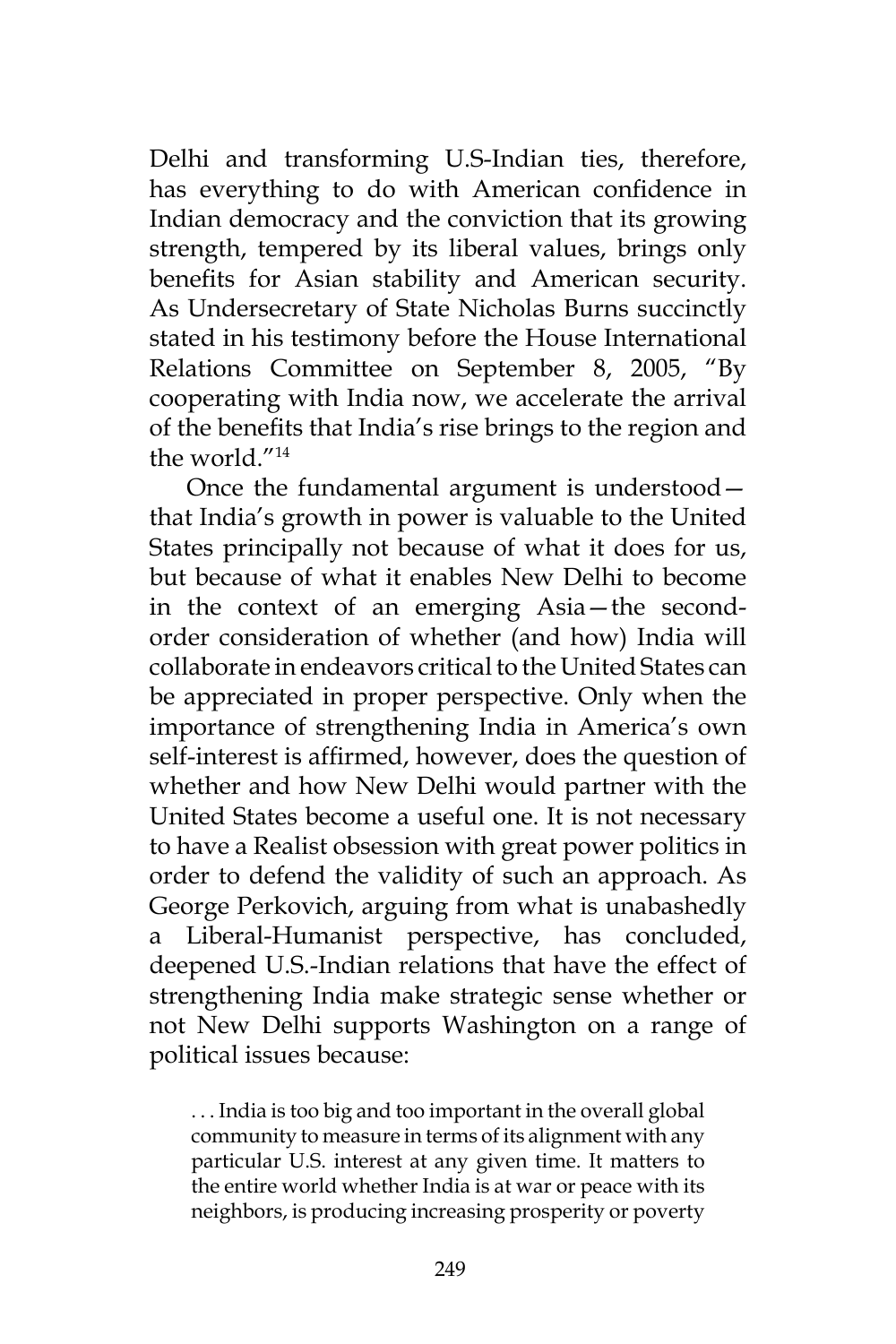for its citizens, stemming or incubating the spread of infectious diseases, or mimicking or leapfrogging climatewarming technologies. Democratically managing a society as big, populous, diverse, and culturally dynamic as India is a world historical challenge. If India can democratically lift all of its citizens to a decent quality of life without trampling on basic liberties and harming its neighbors, the Indian people will have accomplished perhaps the greatest success in human history.

India will struggle to do this largely on its own, disabused of notions that the United States or others might help without asking anything in return. This capacity to do things on one's own is autonomy, a form of power that India has achieved to its great credit. To go further and make others do what one wants them to do through payment, coercion, or persuasion is a more demanding measure of power. Iraq raises questions whether even the United States has this power. India, to be great, has more urgent things to do.15

Although Perkovich's argument may not satisfy a hard-nosed Realist concerned about protecting U.S. national security interests conventionally understood, there is nonetheless good news even from a narrowly self-interested perspective of American national interests. The good news about India's obsession with its national autonomy is that while it does not a priori guarantee New Delhi's support for Washington in regards to any specific operational objective, implementation strategy, or political tactic (even when the larger interests are otherwise identical), *it does not preclude such assistance either*. In fact, during the last 5 years, India has built up an impressive record of backing the United States in a wide variety of issueareas, despite its formal and continuing commitment to "nonalignment" as a foreign policy doctrine. The list of Indian initiatives in support of the United States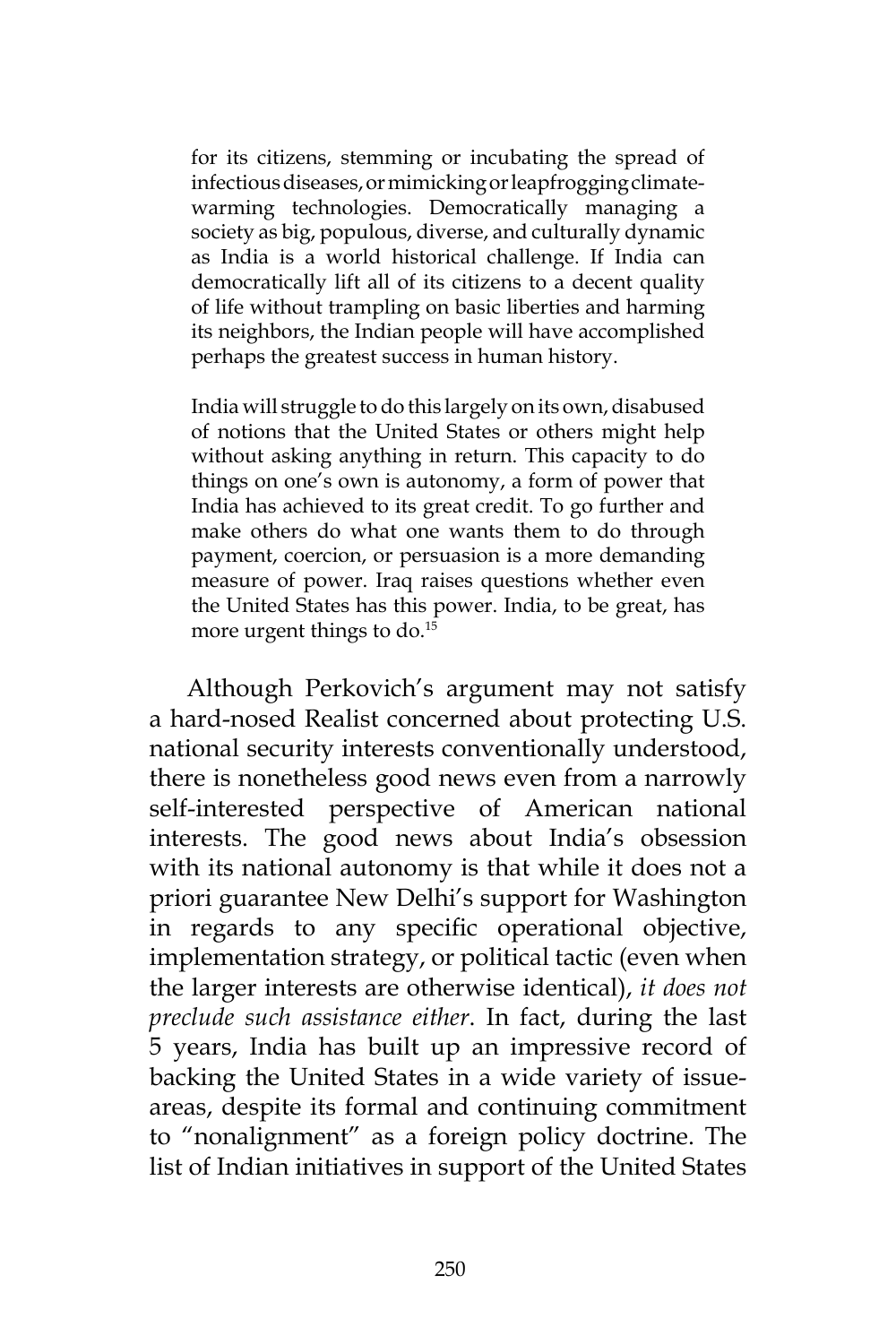is a lengthy one—many specific activities are in fact still classified—but the following iteration highlights the reality and the possibilities of U.S.-Indian strategic collaboration.

Since 2001, India:

- Enthusiastically endorsed President Bush's new strategic framework, despite decades of objections to U.S. nuclear policies, at a time when even formal American allies withheld their support;
- Offered unqualified support for the U.S. antiterrorism campaign in Afghanistan to include the use of numerous Indian military bases, an offer that was never made even to the Soviet Union which functioned as New Delhi's patron during the last decades of the Cold War;
- Expressed no opposition whatsoever to President Bush's decision to withdraw from the ABM Treaty, despite the widespread international and domestic condemnation of the U.S. action;
- Endorsed the U.S. position on environmental protection and global climate change in the face of strident global opposition;
- Assisted the U.S. initiative to remove Jose Mauricio Bustani, the Director-General of the Organization for the Prohibition of Chemical Weapons despite strong third-world opposition in the United Nations (UN);
- Protected high-value U.S. cargoes transiting the Straits of Malacca during the critical early phase of the global war on terror, despite the absence of New Delhi's traditional requirement of a covering UN mandate;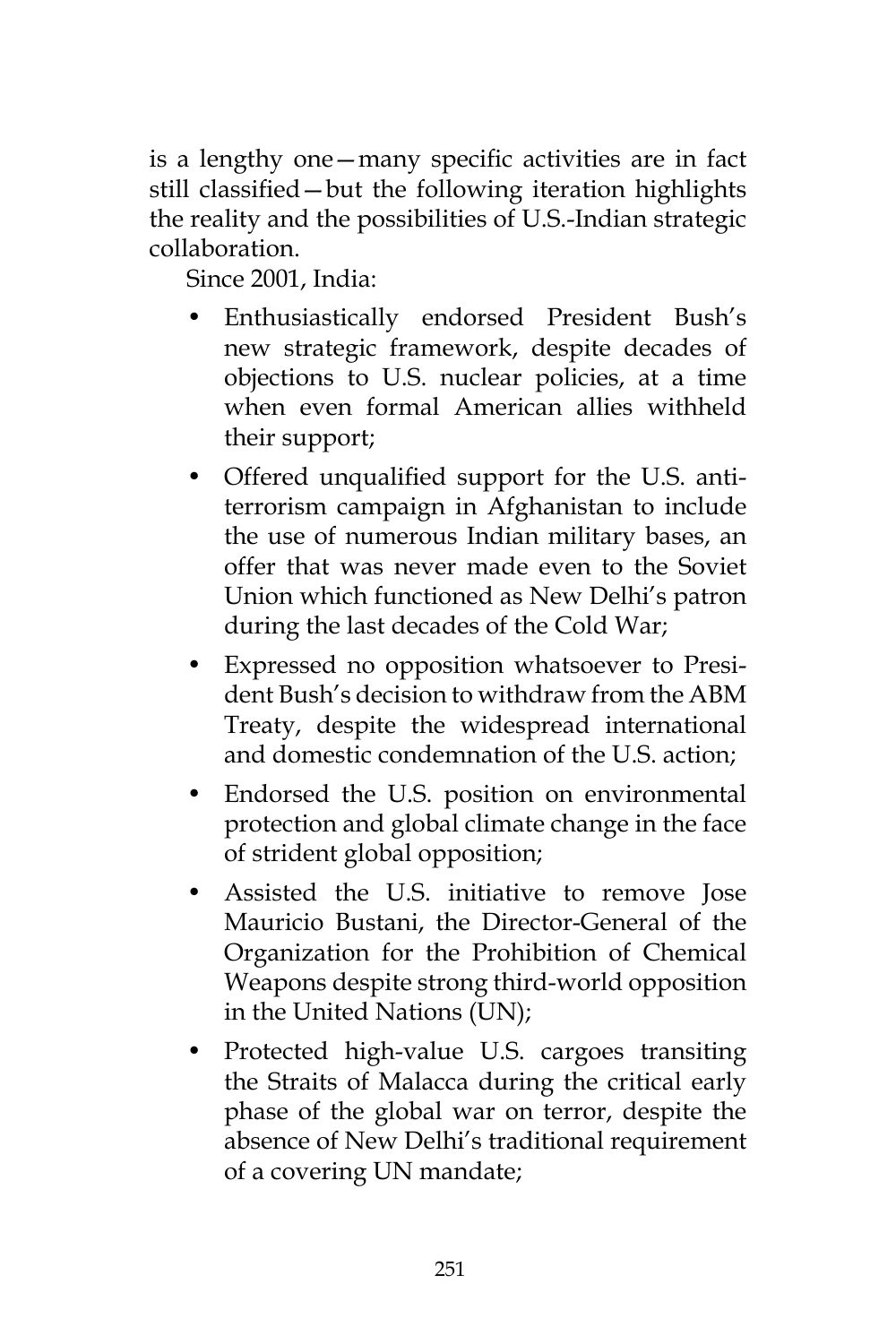- Eschewed leading or joining the international chorus of opposition to the U.S.-led coalition campaign against Iraq, despite repeated entreaties from other major powers and thirdworld states to that effect;
- Considered seriously—and came close to providing—an Indian Army division for postwar stabilization operations in Iraq despite widespread national opposition to the U.S.-led war;
- Signed a 10-year defense cooperation framework agreement with the United States that identifies common strategic goals and the means for achieving them despite strong domestic opposition to, and regional suspicion about, such forms of collaboration with Washington;
- Collaborated—and continues to partner with the United States by becoming one of the largest donors to the reconstruction effort in Afghanistan despite strong—and continuing— U.S. efforts to limit Indian assistance in certain programs because of sensitivities involving Pakistan; and,
- Voted with the United States at the September 2005 IAEA Board of Governors meeting to declare Iran in "non-compliance" with the Non-Proliferation Treaty, despite strong domestic opposition and international surprise.

These examples, viewed in their totality, illustrate several important aspects of U.S-Indian strategic collaboration. First, despite the absence of preexisting guarantees, bilateral cooperation between Washington and New Delhi is eminently possible on many issues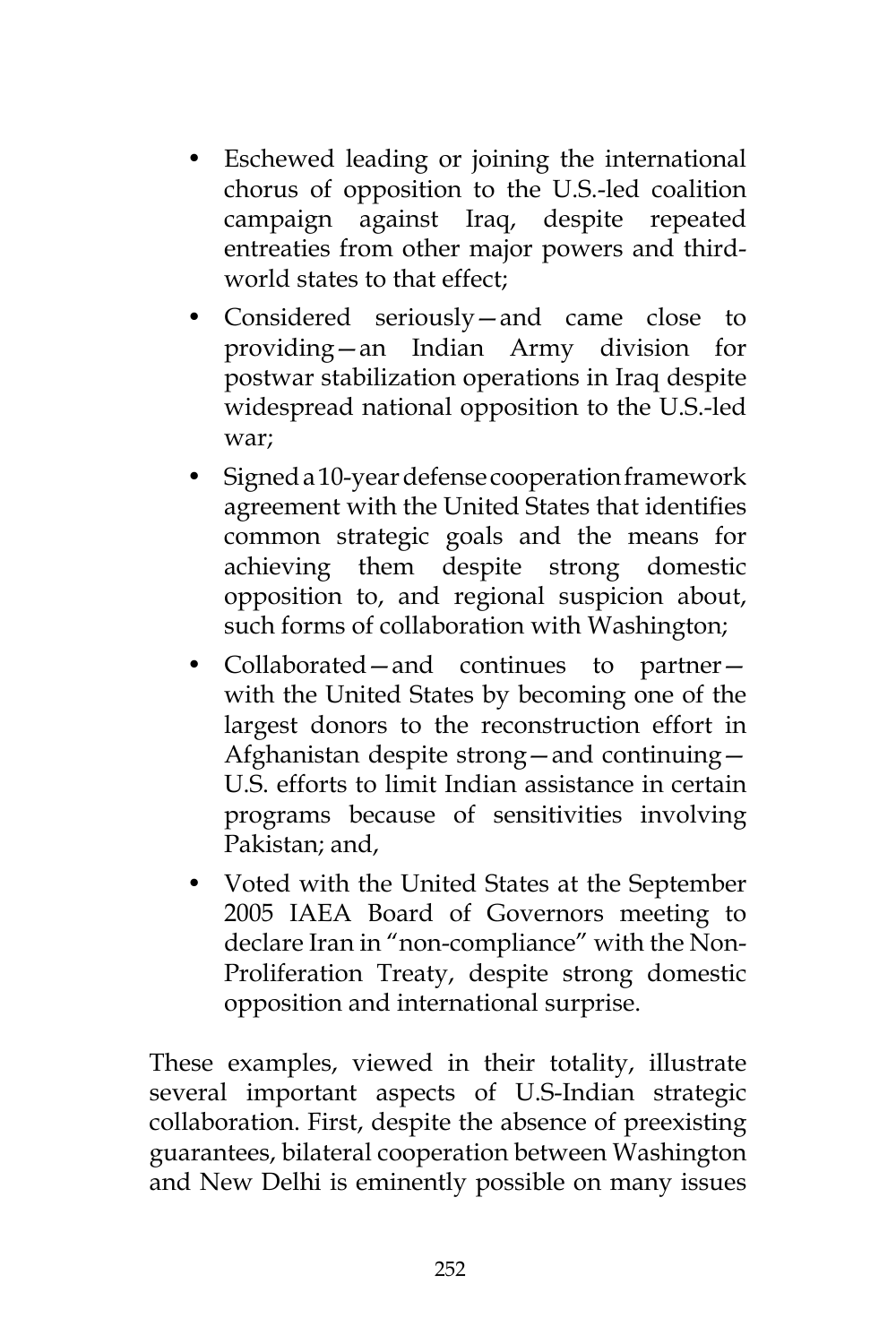vital to the United States. Second, from the perspective of American interests, what New Delhi does in some instances may be just as important as what it refrains from doing. Third, in every instance where the United States and India have been able to collaborate during the last 5 years, the most important ingredients that contributed to achieving a fruitful outcome were the boldness of leadership, the astuteness of policy, and the quality of diplomacy—both American and Indian.

As we look at the three most pressing challenges likely to dominate the common attention of the United States and India in the first half of the 21st century the rise of China amidst Asian resurgence in general, the threat of the continuing spread of WMD, and the dangers posed by terrorism and religious extremism to liberal societies—two assertions become almost selfevidently true: Not only are the United States and India more intensely affected by these three challenges in comparison to many other states in Europe and Asia, but effective diplomacy, wise policy, and bold leadership also will make the greatest difference in achieving the desired "strategic coordination" between Washington and New Delhi that serves American interests just as well as any recognized alliance.<sup>16</sup>

Since the character of U.S. policy, leadership, and diplomacy—whether tacit or explicit—will be critical to making such U.S.-Indian collaboration possible, both the administration and the Congress will have to partner in this regard. The most important contribution that the legislative branch can make here is by helping to change India's entitative status from that of a target under U.S. nonproliferation laws to that of a full partner. The administration's civilian nuclear agreement with India is directed fundamentally towards this objective. To be sure, it will produce important and tangible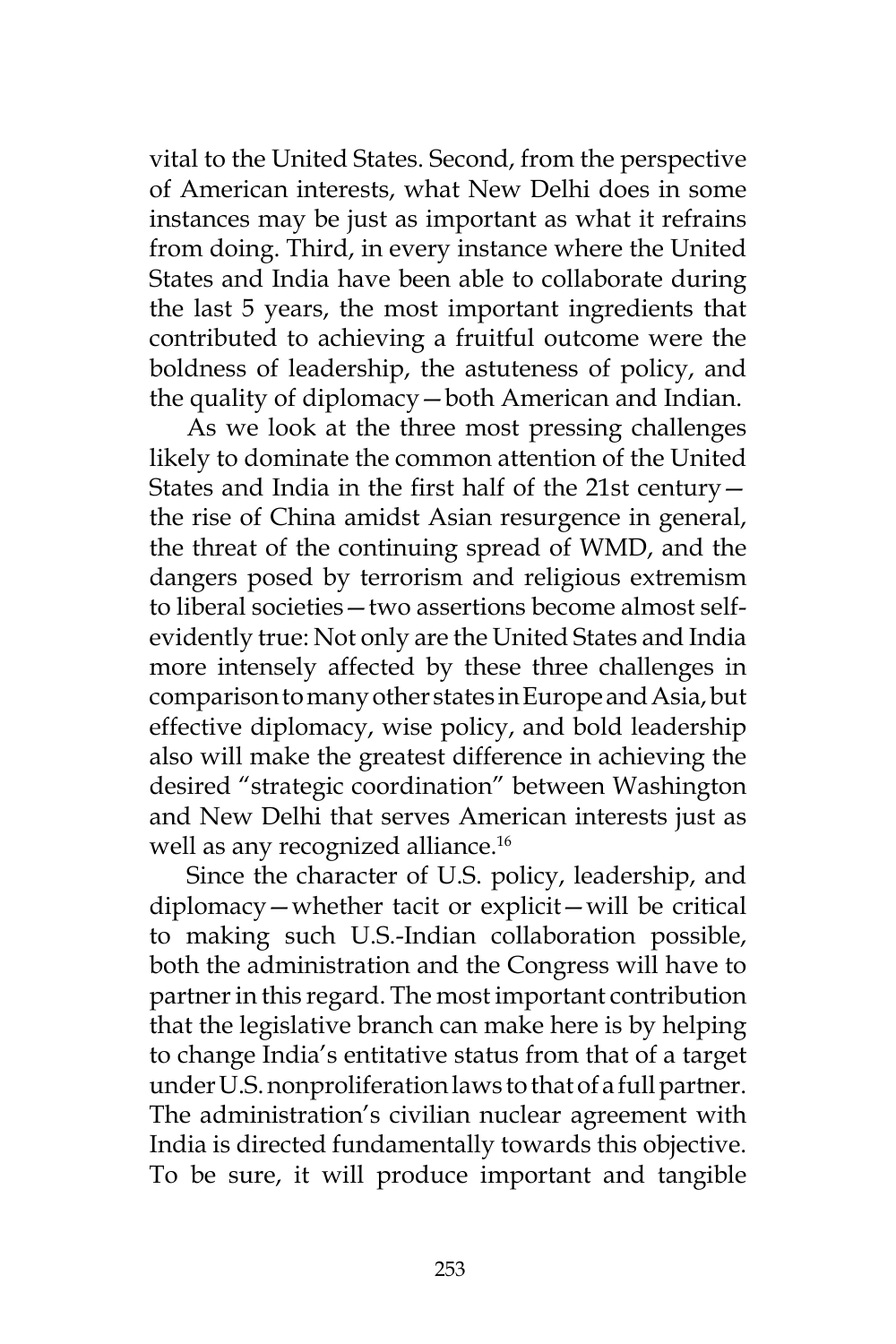nonproliferation gains for the United States, just as it will bestow energy and environmental benefits on India.17 But, at a grand strategic level, it is intended to do much more: Given the lessons learned from over 50 years of alternating engagement and opposition, the civil nuclear cooperation agreement is intended to convey in one fell swoop the abiding American interest in crafting a full and productive partnership with India to advance our common goals in this new century. As Undersecretary of State Burns phrased it in his recent testimony, "our ongoing diplomatic efforts to conclude a civilian nuclear cooperation agreement are not simply exercises in bargaining and tough-minded negotiation; they represent a broad confidence-building effort grounded in a political commitment from the highest levels of our two governments."18

Many administrations before that of George W. Bush also sought this same objective, but they invariably were hobbled by the constraints of U.S. nonproliferation laws that treated India as a problem to be contained rather than as a partner to be engaged. Not surprisingly, these efforts, though admirable, always came to naught for the simple reason that it was impossible to craft a policy that simultaneously transformed New Delhi into a strategic partner on the one hand, even as it was permanently anchored as the principal nonproliferation target on the other. These prior American efforts, however, served an important purpose: They confirmed that trying to transform the bilateral relationship with India always would be frustrated if it was not accompanied by a willingness to reexamine the fundamentals on which this relationship was based.

To its credit, the Bush administration learned the right lessons in this regard. Recognizing that a new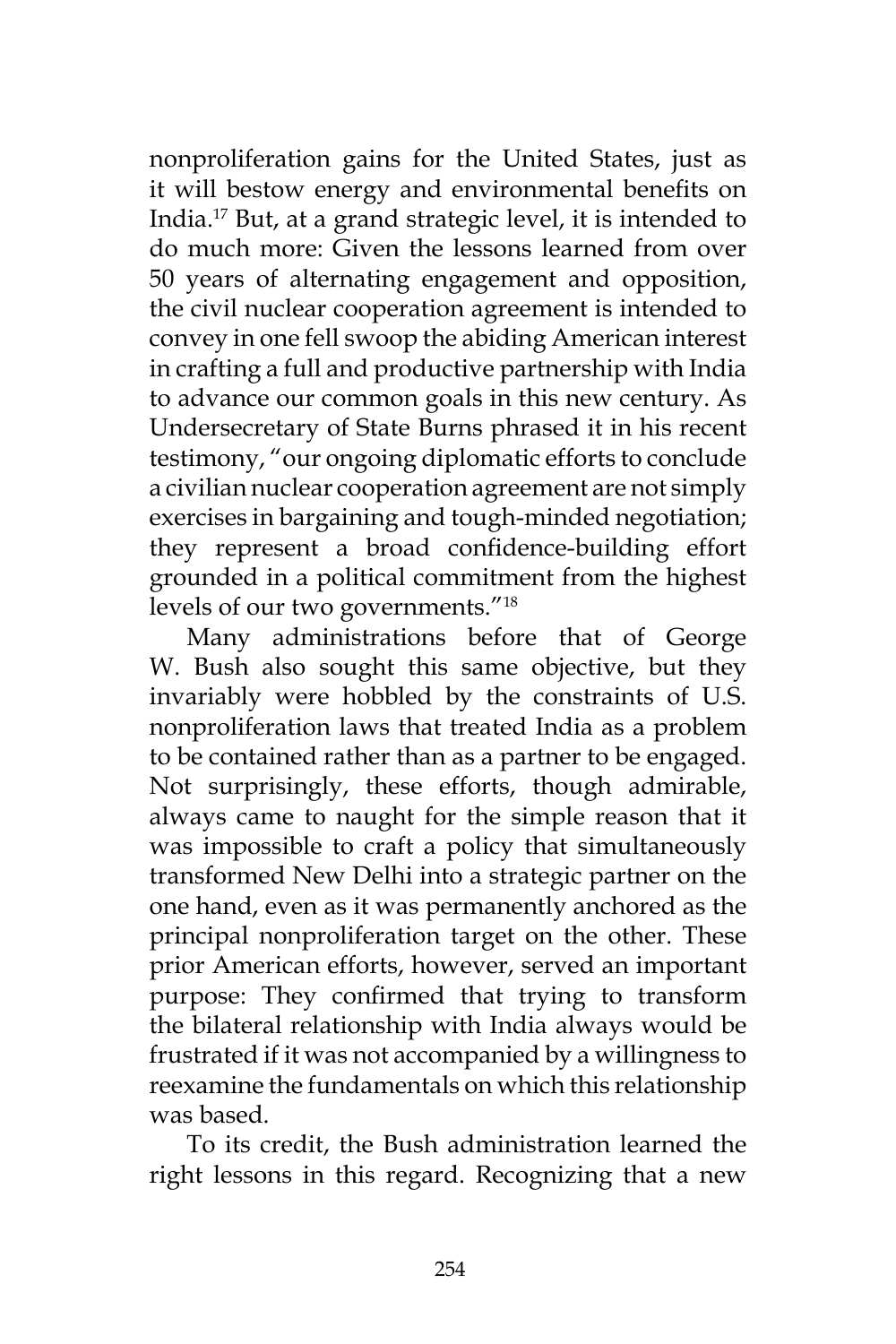global partnership would require engaging New Delhi not only on issues important to the United States, the administration has moved rapidly to expand bilateral collaboration on a wide range of subjects, including those of greatest importance to India. The agreement relating to civilian nuclear cooperation, thus, is part of a larger set of initiatives involving space, dualuse high technology, advanced military equipment, and missile defense. Irrespective of the technologies involved in each of these realms, the administration has approached the issues implicated in their potential release to New Delhi through an entirely new prism. In contrast to the past, the President views India as part of the solution to proliferation rather than as part of the problem. He views the growth of Indian power as beneficial to the United States and its geopolitical interests in Asia and, hence, worthy of strong American support. And he is convinced that the success of Indian democracy, the common interests shared with the United States, and the human ties that bind our two societies together, offer a sufficiently lasting assurance of New Delhi's responsible behavior as to justify the burdens of requesting Congress to amend the relevant U.S. laws (and the international community, the relevant regimes).

In reaching this conclusion, the administration has—admirably—resisted the temptation of "pocketing" India's good nonproliferation record and its recent history of cooperation with the United States, much to the chagrin of many commentators who have argued that New Delhi ought not to be rewarded for doing what it would do anyway in its own national interest. On this question, too, the President's inclinations are correct: Given India's importance to the United States in regard to each of the issue-areas identified earlier in this chapter, reaching out to New Delhi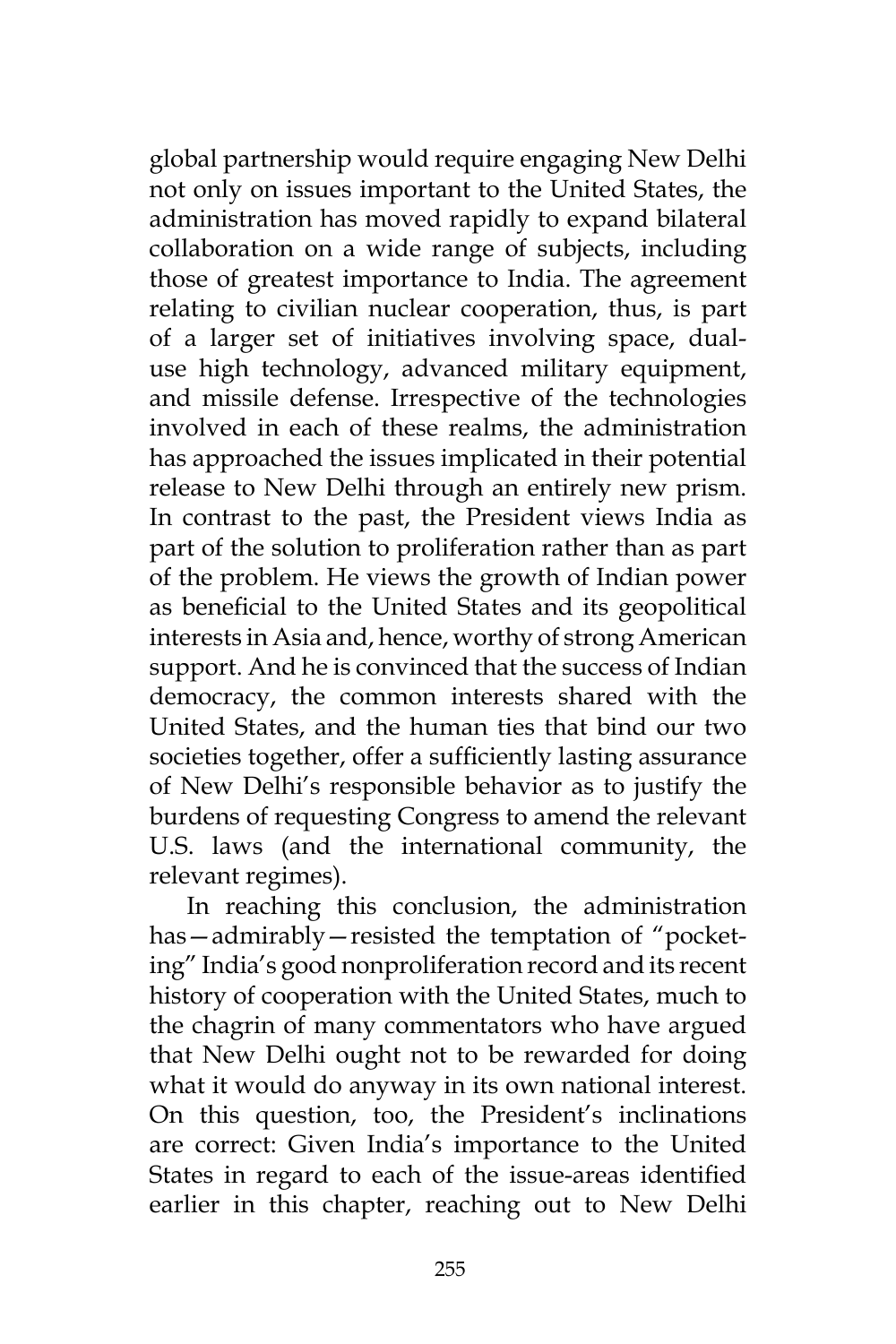with the promise of a full partnership is a much better strategy for transforming U.S.-India relations than the niggardly calculation of treating Indian good behavior as a freebie that deserves no compensation because New Delhi presumably would not have conducted itself differently in any case. On all these issues, President Bush has made the right judgment—after a hiatus of many decades—with respect to India and its importance to the United States. In that judgment lies the best hope for avoiding yet another unproductive sine wave in bilateral relations in this new century.

#### **ENDNOTES - CHAPTER 8**

1. A good history of the U.S.-India relationship until the Reagan years can be found in Harold A. Gould and Sumit Ganguly, eds., *The Hope and the Reality: U.S.-Indian Relations from Roosevelt to Reagan*, Boulder, CO: Westview Press, 1992; the Reagan years are explored in detail in Satu P. Limaye, *U.S.-Indian Relations: The Pursuit of Accommodation*, Boulder, CO: Westview Press, 1993; more recent treatises that focus on the subsequent period can be found in Amit Gupta, *The U.S.-India Relationship: Strategic Partnership or Complementary Interests?*, Carlisle Barracks, PA: U.S. Army War College, 2005; and Stephen J. Blank, *Natural Allies? Regional Security in Asia and Prospects for Indo-American Strategic Cooperation*, Carlisle Barracks, PA: U.S. Army War College, 2005.

2. For an early statement of this position, see Ross H. Munro, "The loser: India in the Nineties," *The National Interest*, No. 33, Summer 1993, pp. 62-63. For a more perceptive contrary position, see Sandy Gordon, "South Asia after the Cold War: Winners and Losers," *Asian Survey*, Vol. 35, No. 10, October 1995, pp. 879-895.

3. For an extended analysis of U.S.-Indian relations in the aftermath of the Cold War, see Ashley J. Tellis, "South Asia," in Richard J. Ellings and Aaron L. Friedberg, eds., *Strategic Asia 2001-02: Power and Purpose,* Seattle, WA: The National Bureau of Asian Research, 2001, pp. 255-261.

4. For a detailed history of this period, see George Perkovich, *India's Nuclear Bomb: The Impact on Global Proliferation*, Berkeley,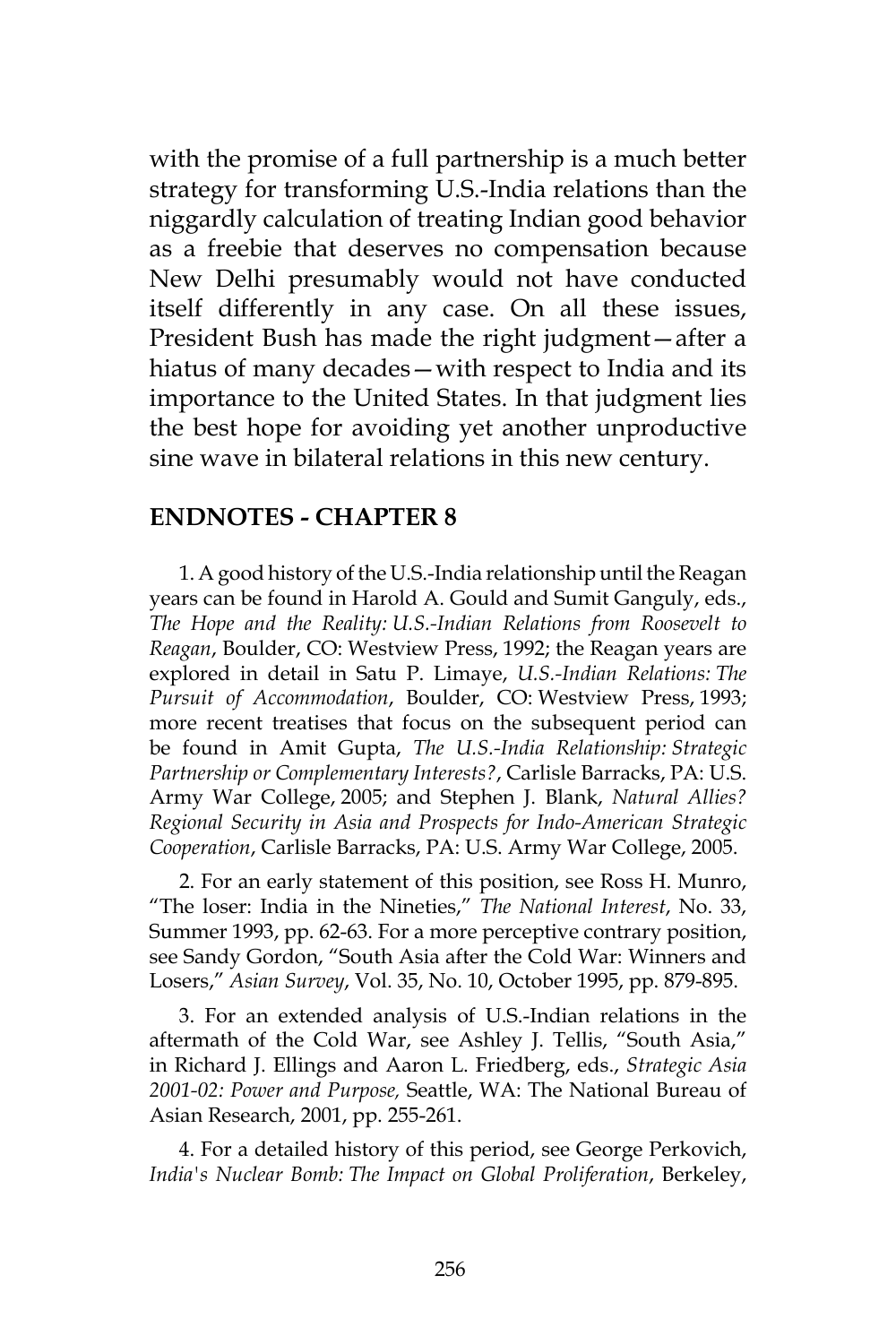CA: University of California Press, 1999; Sumit Ganguly, "India's Pathway to Pokhran II: The Prospects and Sources of New Delhi's Nuclear Weapons Program," *International Security*, Vol. 23, No. 4, Spring, 1999, pp. 148-177; Ashley J. Tellis, *India's Emerging Nuclear Posture*, Santa Monica, CA: RAND, 2001, pp. 173-211.

5. This episode has now been detailed by the principal U.S. and Indian interlocutors in Strobe Talbott, *Engaging India: Diplomacy, Democracy, and the Bomb*, Washington, DC: Brookings Institution Press, 2004; and Jaswant Singh, *A Call to Honour,* New Delhi: Rupa & Co., 2006.

6. For more, see Tellis, "South Asia," pp. 255-261.

7. See National Intelligence Council, *Mapping the Global Future*, Washington, DC: U.S. Government Printing Office, 2004.

8. For the history of this episode, see Ashley J. Tellis, *India as a New Global Power*, Washington, DC: Carnegie Endowment for International Peace, 2005; C. Raja Mohan, *Impossible Allies*, New Delhi: India Research Press, 2006.

9. Zalmay Khalilzad, *et al.*, *The United States and Asia: Toward a New U.S. Strategy and Force Posture,* Santa Monica, CA: RAND, 2001, p. 47.

10. Robert D. Blackwill, "The India Imperative," *The National Interest*, No. 80, Summer 2005, pp. 9-17.

11. For the most cogent version of this question, see Ashton B. Carter, "America's New Strategic Partner?" *Foreign Affairs*, Vol. 85, No. 4, July-August 2006, pp. 33-44.

12. For a discussion of this issue, see Ashley J. Tellis, "South Asian Seesaw: A New U.S. Policy on the Subcontinent," *Policy Brief*, Number 38, Carnegie Endowment for International Peace, Washington, DC, May 2005.

13. For a more systematic treatment of Indian strategy towards China, see Ashley J. Tellis, "The Changing Political-Military Environment: South Asia," in Khalilzad, *et al*., pp. 203-240.

14. R. Nicholas Burns, "The U.S. and India: An Emerging Entente?" Remarks as Prepared for the House International Relations Committee, Washington, DC, September 8, 2005.

15. George Perkovich, "Is India a Major Power?" *The Washington Quarterly*, Vol. 27, No. 1, Winter 2003-04, pp. 142-143.